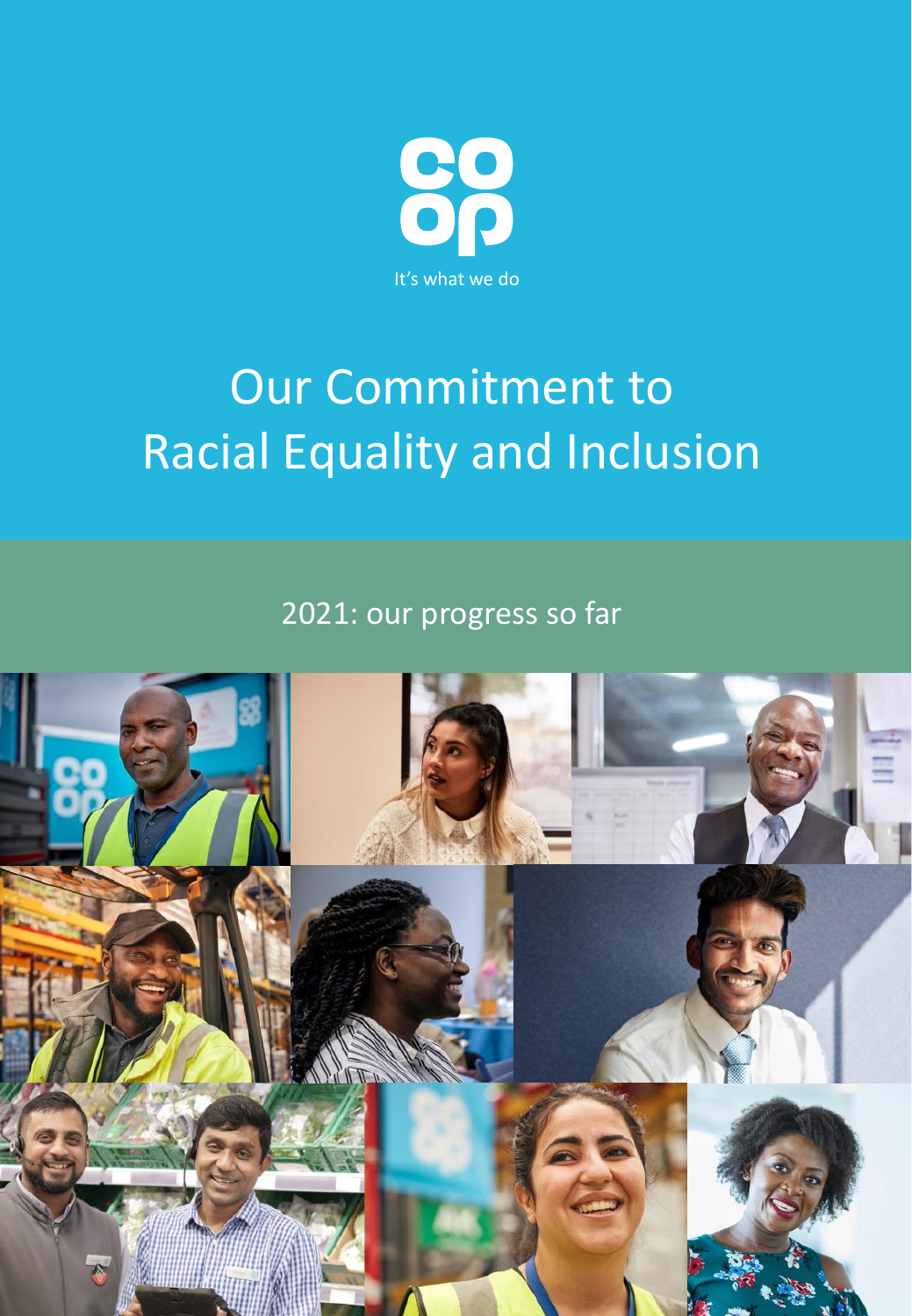### **At Co-op we must be anti-racist in all that we do**

Being Anti-Racist, means that we'll work to eliminate individual, institutional and systemic racial inequalities that currently exist within our Co-op.

And we'll do all we can to influence the wider world too. We won't stand by when we see racism happening. We'll speak out and we'll act against it.

# **Contents**

| Message from Steve Murrells, CEO, Co-op |   |
|-----------------------------------------|---|
| <b>Message from Rise Network</b>        | 4 |
| Our Commitments progress and next steps | 5 |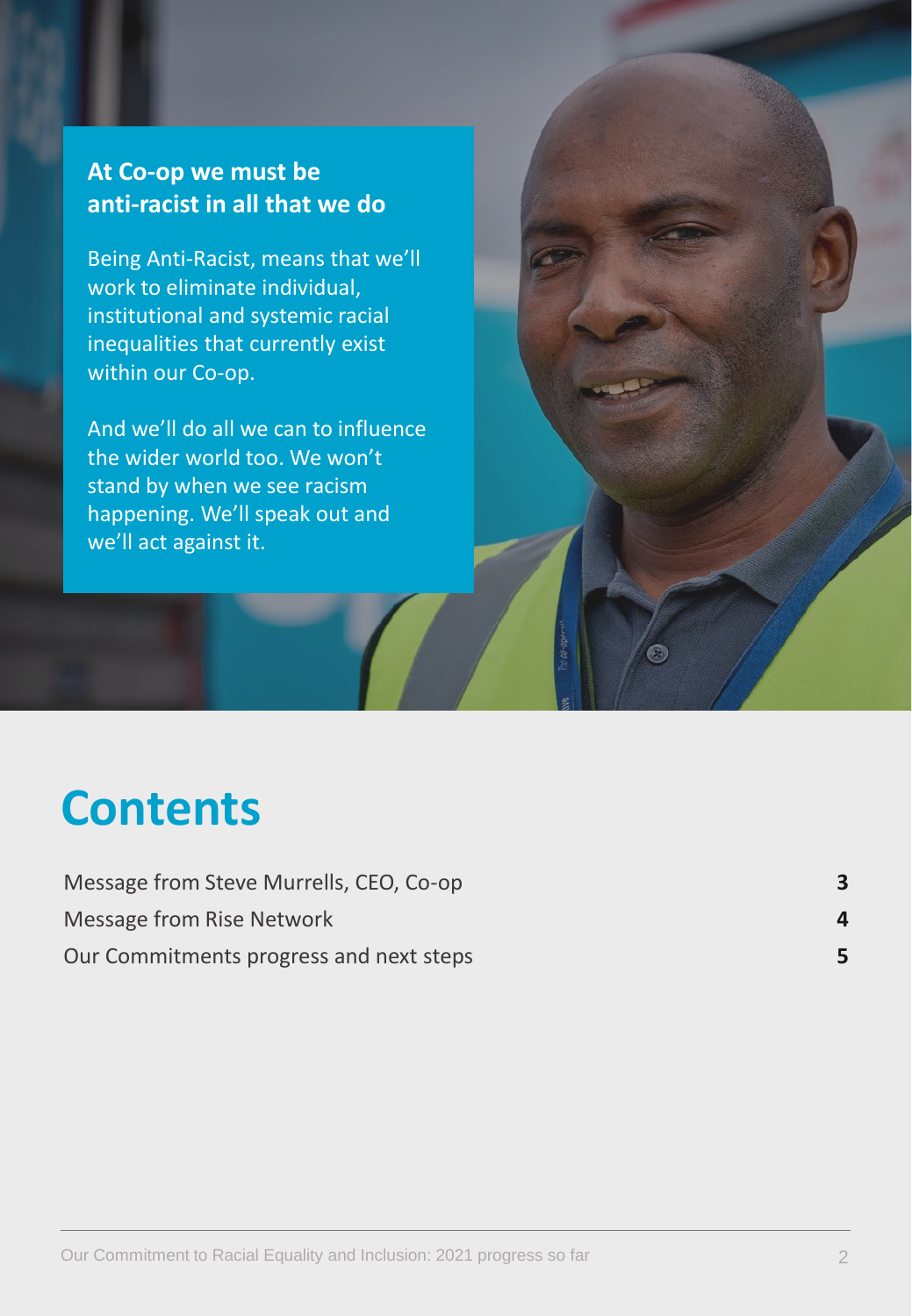# **Introduction from Steve Murrells, Co-op CEO**

I'll begin by sharing my reflections from when we launched our Commitments to racial equality and inclusion last year - '2020 opened all of our eyes to the gross inequalities that still exist around us. When it comes to race, the issues we're facing are systemic, deeply entrenched, and knotty.'

The murder of George Floyd in the US was a catalyst for many people and organisations to be bolder, to stand up against racist behaviour and use our voices to call out the inequalities that Black people, and indeed those from minority ethnic groups, face across the world, every day. I said a year ago when we launched our



Commitments that Co-op is an anti-racist organisation, and this remains true today, and every day after that too.

Things are beginning to change, and we're turning the dial on how we talk about race and calling out what's unacceptable, but we know that there's a long road ahead of us. We've all witnessed things this year, such as the racist abuse of Black footballers at the Euros, our own Co-op colleagues have suffered racial abuse, too, and it serves to remind us of how much there is still to do and that we must strengthen our resolve to be anti-racist.

Our vision to Co-operate for a Fairer World is underpinned by the Commitments we've made, and if we don't deliver on them, we won't achieve our vision. It really is as simple as that. We're making progress and have delivered some of the Commitments already. I'm so proud of the work we're doing, but this is a journey. We knew from the outset that some of the Commitments would take a number of years to deliver, and we will do this. Our Commitments are not a trend or a tick box exercise. They're the things we need to address properly and over time to be a truly anti-racist organisation. We're listening, learning and putting plans in place to help us deliver the rest.

We know it's not going to be easy, but we're more able than ever to take on the challenge. Over the last year, teams across our business have worked together and made real progress in building the foundations for us to make a difference in years to come – and we've got some great stories to tell.

It's an unacceptable fact that racism exists, but I genuinely believe that our delivery of the Commitments will make a difference for people who are Black or from ethnic minority groups. We won't solve everything in the short term, but we're all committed to making change, regardless of how long it may take.

Thank you, Steve

Sylances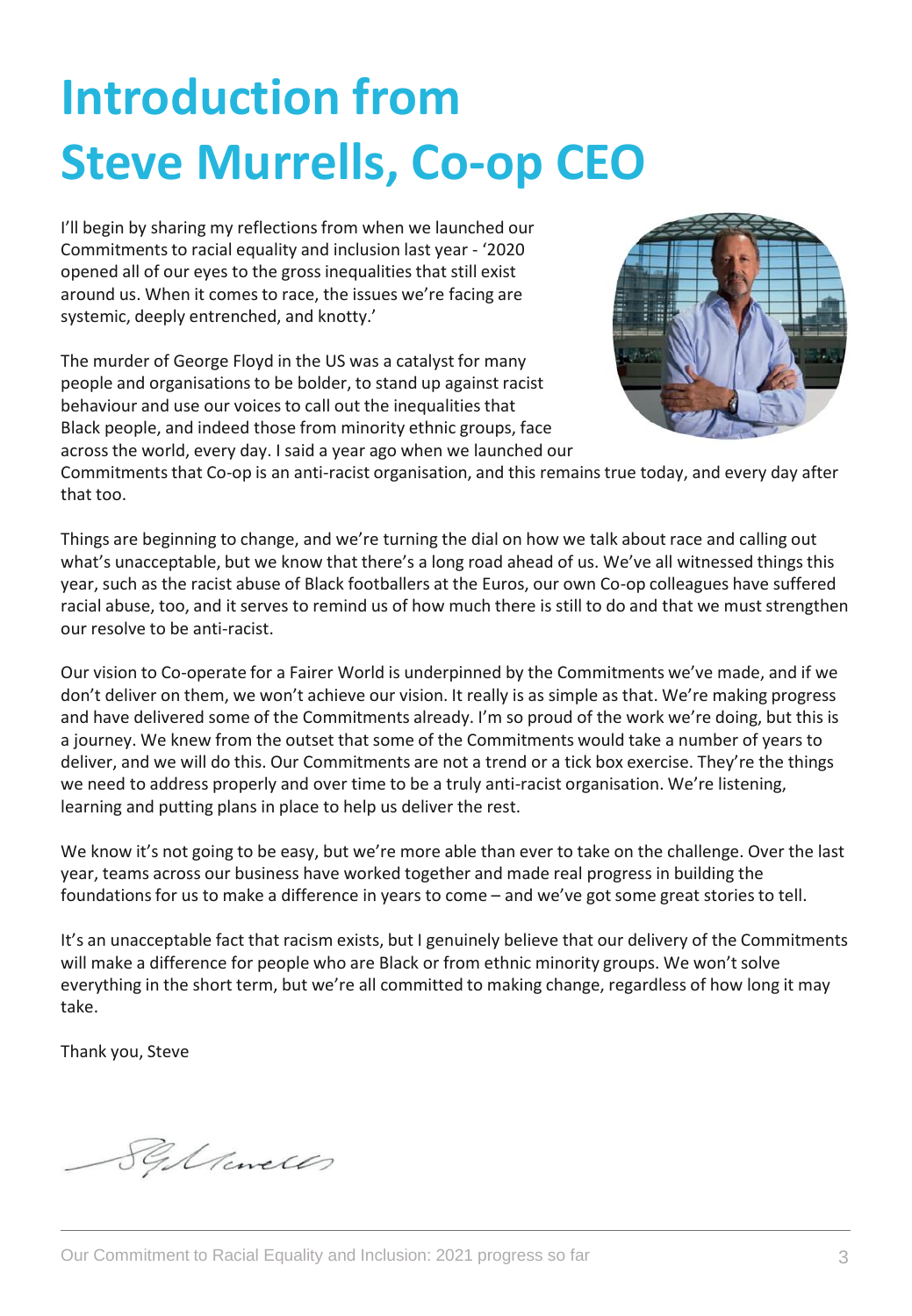

# **Message from Co-op Rise Network**

The Rise Network is our colleague network that supports ethnic minorities and allies across the business. We believe that raising cultural awareness and amplifying the voices of our minority ethnic colleagues plays a massive part in creating an inclusive culture at Co-op.

We've been supporting colleagues for over three years now, well before the tragic death of George Floyd in 2020. We're continuing to share the lived experiences of our colleagues and the hard truths with our leaders to influence and drive change. We'll continue to celebrate diverse cultures and religions, and we'll encourage all our colleagues to be courageous in having conversations about race.

This year, the Rise Network has played a leading role in listening and advising the business on better engaging our colleagues, customers, and members on events such as Ramadan, Eid, Rosh Hashanah, Diwali and Black History Month.

We're proud to be supporting our Co-op on this journey. Driving a culture change in such a large business was never a quick fix, but we must keep the momentum - listening, learning, and moving forward to create a fairer world for everyone.

Thank you

**Co-op Rise Network**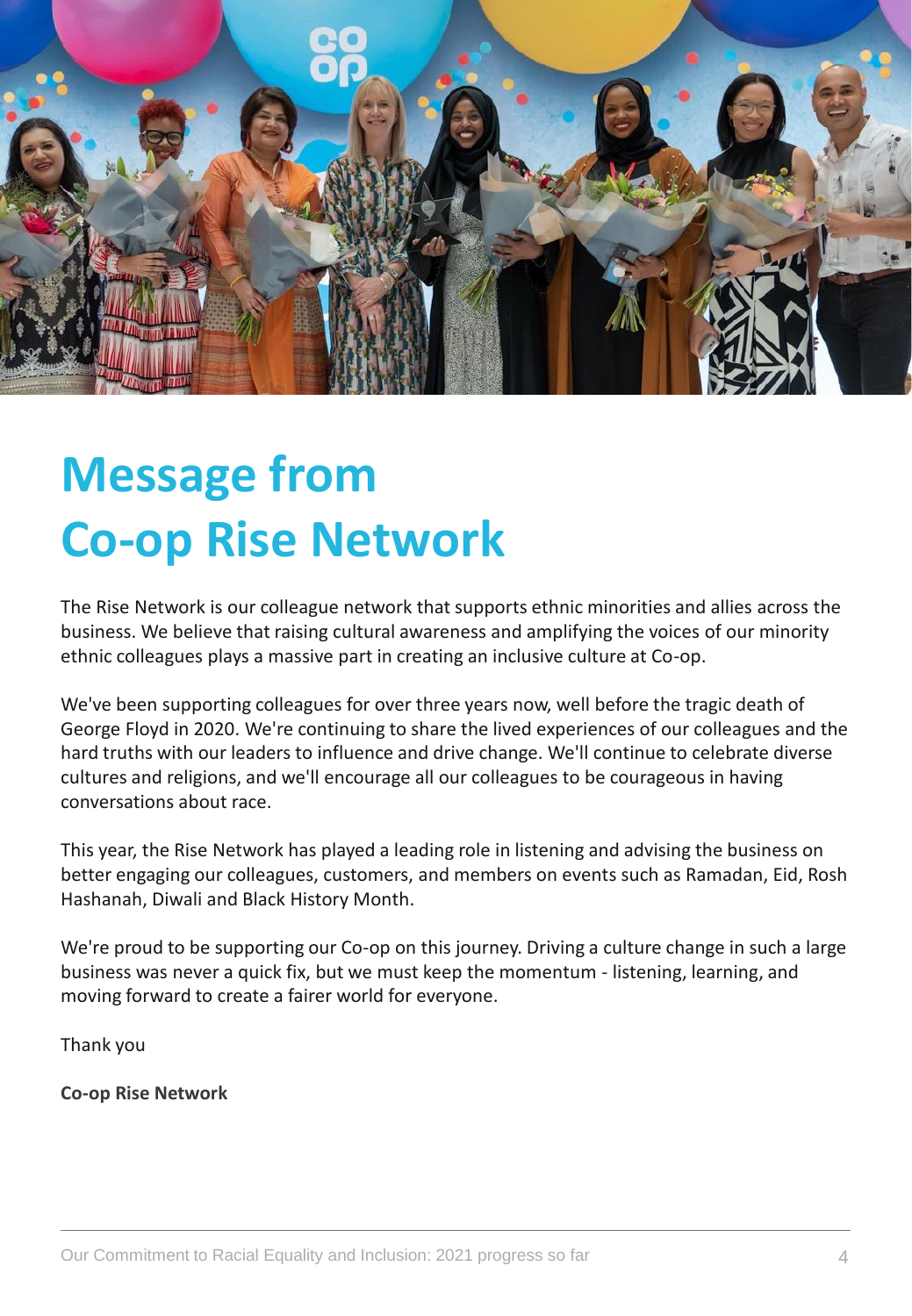We'll publish annually our ethnicity pay gap. We know transparency drives action so we'll call on the government to make this mandatory for all businesses.

We believe that publishing the ethnicity pay gap is integral to ensuring fairness for all our colleagues. At its simplest, the ethnicity pay gap will show the difference in the average pay between all our minority ethnic colleagues and our white colleagues. Much like the gender pay gap has done before, highlighting gaps will enable us to do the right thing and deal with the consequences.

We believe that pay should reflect a person's performance and the impact they have on our business. No one should be unfairly paid because of their ethnicity, race, gender, or other defining characteristics. We believe that the government needs to make ethnicity pay gap reporting mandatory, and we intend to ask them to do this. In the absence of this we've developed our own approach.

#### **Progress so far**

We'll be reporting on our ethnicity pay gap in the first half of 2022. We've defined an approach to the reporting that incorporates the value of getting it right and following the existing gender pay gap government guidance.

Over the last year, we've done a lot of work with our colleagues to ensure that the data we hold about them is accurate – this includes all the main identifiers such as ethnicity and gender. This work is nearing completion.

We've been analysing our data to understand the multiple ethnic groups (categories and selfidentification) at Co-op to ensure our ethnicity pay gap report is as accurate and representative of our colleagues as possible.

#### **What's next?**

We're committed to publishing our baseline ethnicity pay gap report in the first half of 2022 and are currently aiming for a date in April.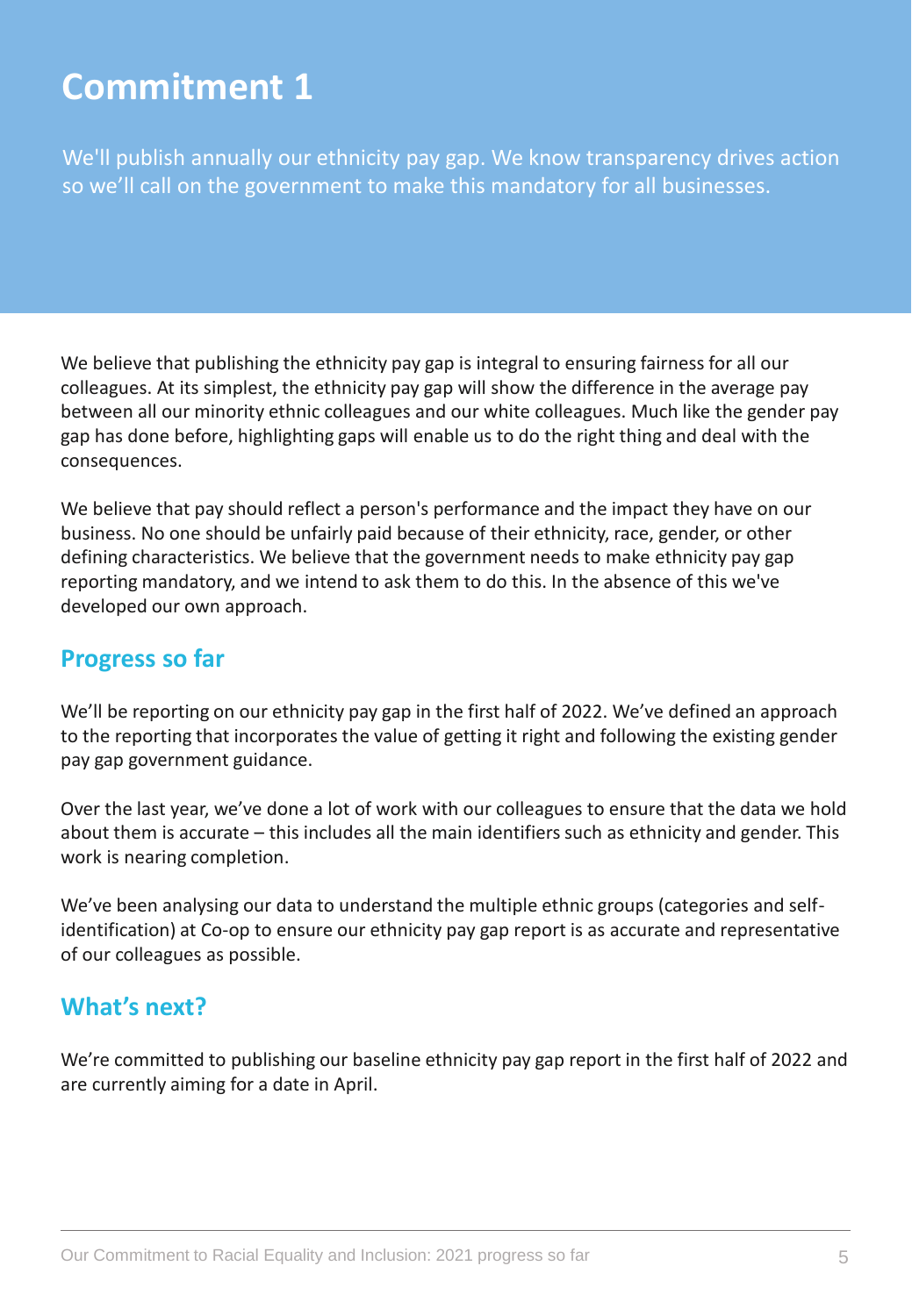Double the representation of Black, Asian, and minority ethnic leaders and managers by the end of 2022, moving from 3% to 6%, and then to 10% by 2025.

Co-op is built around our customers, members and communities. Our aim is to ensure we're offering them the things they need, and we're there for them, when they need us.

We want our colleagues to be reflective of the communities we serve. We're proud that our colleagues are made up of so many diverse identifiers, it's what makes our Co-op thrive and do thing differently. At Co-op we truly believe that inclusion is not a nice to have, it's how we do business.

#### **Progress so far**

We know that whilst we have a good representation of minority ethnic colleagues in frontline and support roles, there's a need and a desire to ensure that our leadership population reflect our communities more strongly and accurately. We've more to do in this space to deliver on this Commitment.

Over the last year we've made good progress. In our most senior roles, 9% are now from minority ethnic backgrounds so we're ahead of schedule with this group of leaders. And in our managerial population of colleagues, we're on track to meet the commitment within timeframes, with 6% of roles taken by colleagues who are Black, Asian or from other minority ethnic groups.

However, these figures are based on 64% of colleagues sharing their diversity data and we need to get to an 85% completion rate before we can feel confident that the figures and representation is where we need it to be.

Targets are a good thing to have to help drive this Commitment forward but there's more to this than delivering against numbers.

To ensure we're setting our Co-op up to succeed in future years we've also made steps to ensure our talent pipeline is representative.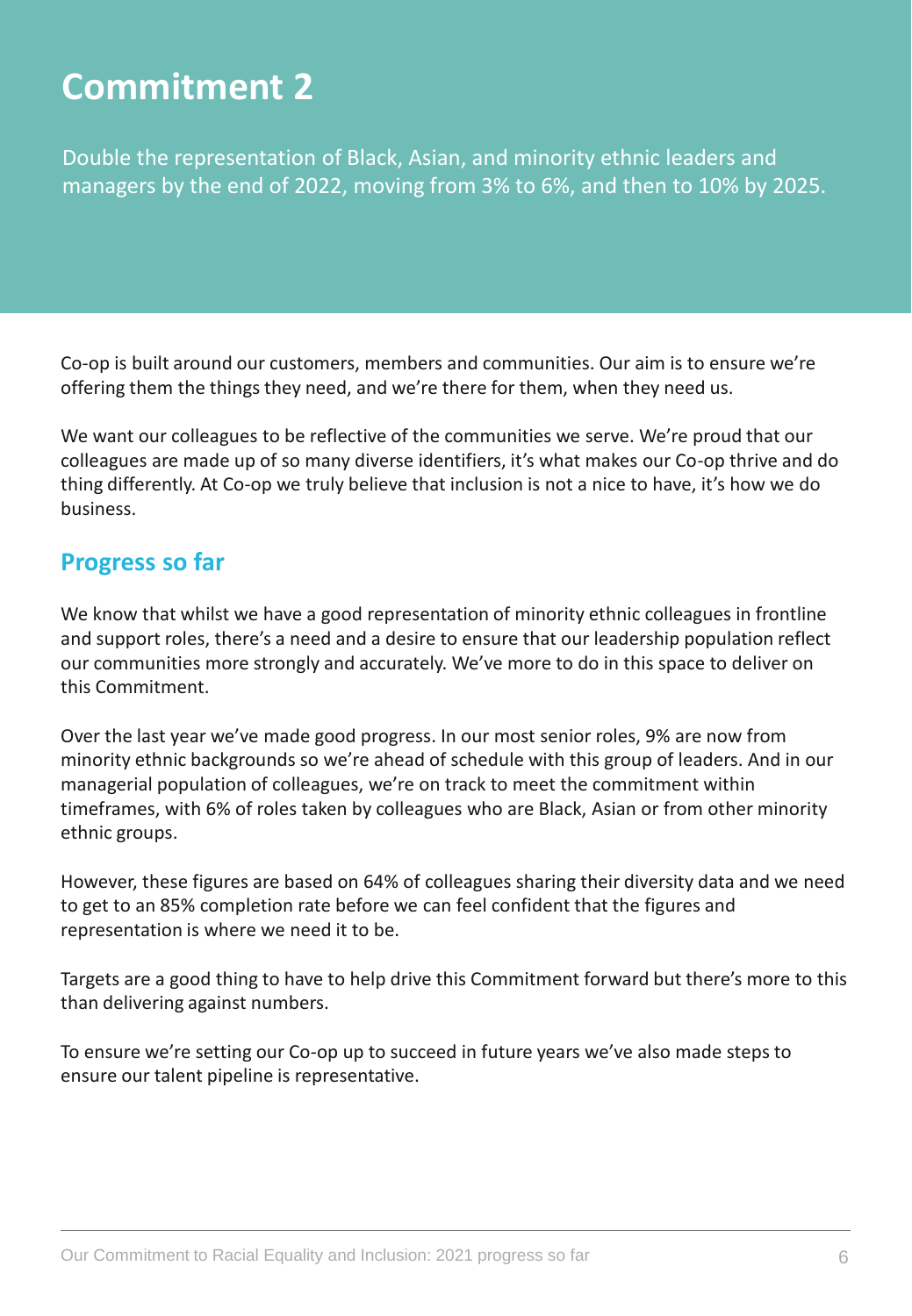### **Advancing Diverse Talent pilot**

We've created an Advancing Diverse Talent programme for our ambitious colleagues who identify as Black, Asian, and from other minority ethnic backgrounds. It's been successful with colleagues joining from across all our business areas, functions and locations across our Co-op.

Our aim was to create an environment that would help our colleagues push against barriers and succeed in their career aspirations and improve internal processes to advance diverse talent. The programme pilot has ended, and we're now evaluating results.

The ambition is to roll out pan Co-op and aims to build a more diverse leadership pipeline by equipping emerging leaders with the skills to navigate organisational culture with a clearer perspective on their own potential, building confidence, feeling empowered and expanding their professional strengths.

#### **Delivering an English language course for store colleagues**

As part of our commitment to helping colleagues reach their potential and have the confidence in serving our customers' needs, we've identified the need to upskill some of our colleagues who speak English as their second language.

Over 400 colleagues are taking part in the English language course, which is run by the Language Lounge.

#### **What's next?**

As we've said, diversity and our amazing colleagues are what makes our Co-op successful, so we'll continue to focus on recruitment that's representative of our communities.

We'll also be analysing our Advancing Diverse Talent Programme with a view to enrolling more colleagues during 2022.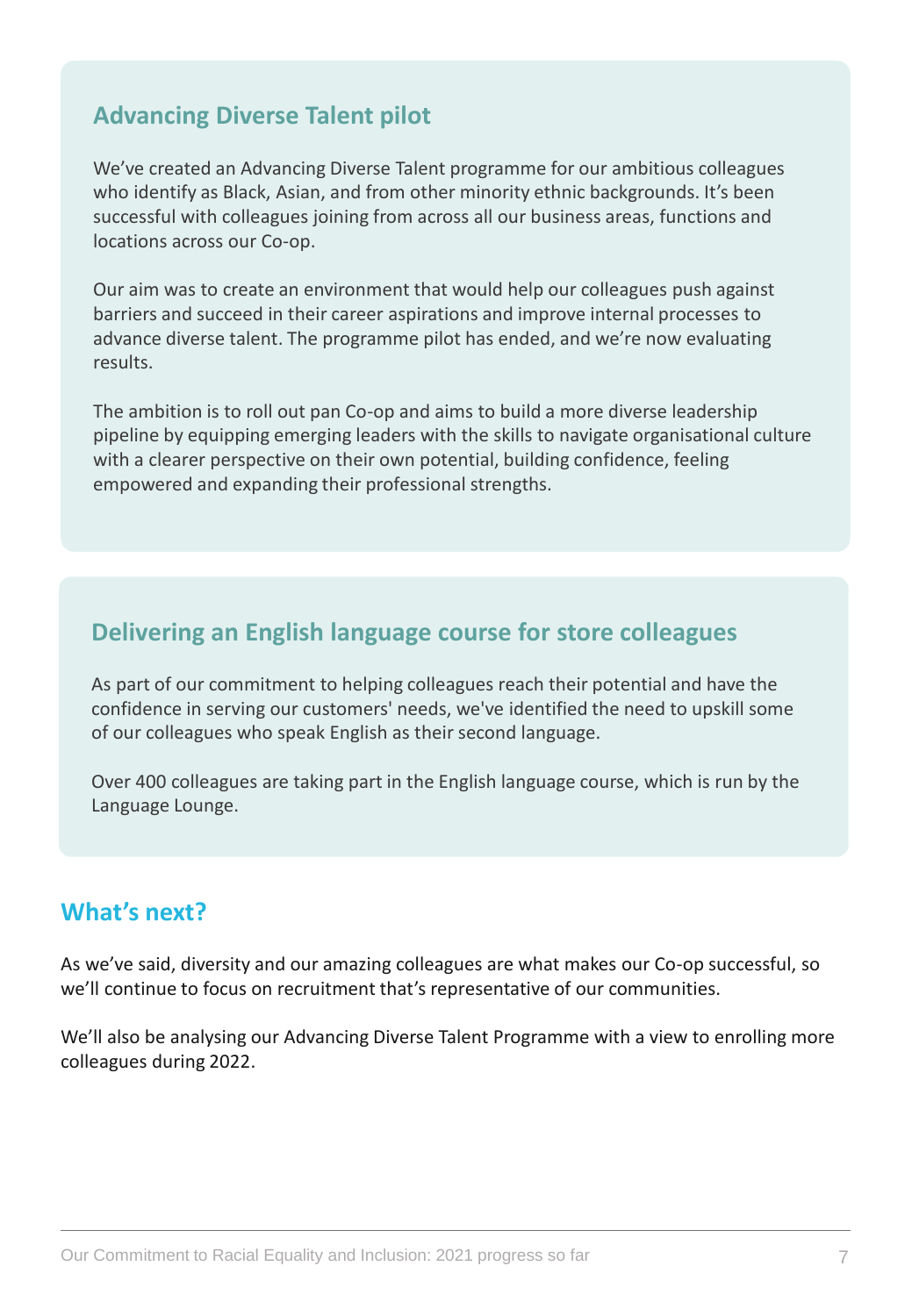Require diverse shortlists for all leadership roles – no exceptions, and we'll partner with organisations that'll help us to reach talent from Black, Asian or minority ethnic backgrounds.

We want to ensure that Black and minority ethnic candidates know that we're actively looking to grow a diverse leadership population that reflects the communities we serve as a business.

#### **Progress so far**

Our focus in 2021 has been on creating diverse talent pipelines that naturally translate to diverse shortlists for Co-op jobs at all levels. We've planned and delivered more diversity and inclusion (D&I) related careers content than ever before, profiling a wide range of Co-op colleagues, networks and initiatives, and showing how people from all kinds of minority groups can thrive here. By showing prospective candidates that Co-op is a place where they'll be welcomed, included and offered the opportunity to build a rewarding career, we're building diverse talent pipelines and creating diverse shortlists for all our businesses.

We've upskilled all resourcing colleagues, working in partnership with D&I consultants The Clear Company to make sure all our recruiters are educated and able to challenge stakeholders on diverse shortlisting. We're engaging Co-op leaders proactively to help them understand the demographics of their communities, and what building a team that represents their community means in practice. Through this kind of business partnering, we're addressing the decline in the representation of ethnic minority candidates we've previously seen at interview stage, as we know that they do apply.

#### **We're talking about our colleagues more**

We've delivered numerous content pieces showcasing our colleague networks to external audiences, designed to demonstrate to people from diverse backgrounds that they'll be welcomed and included at Co-op and that there's an established support network for them. You can read about our [Advancing Diverse Talent](https://jobs.coop.co.uk/AdvancingDiverseTalent) programme, and there's lots more on our [careers page](http://www.jobs.coop.co.uk/) too.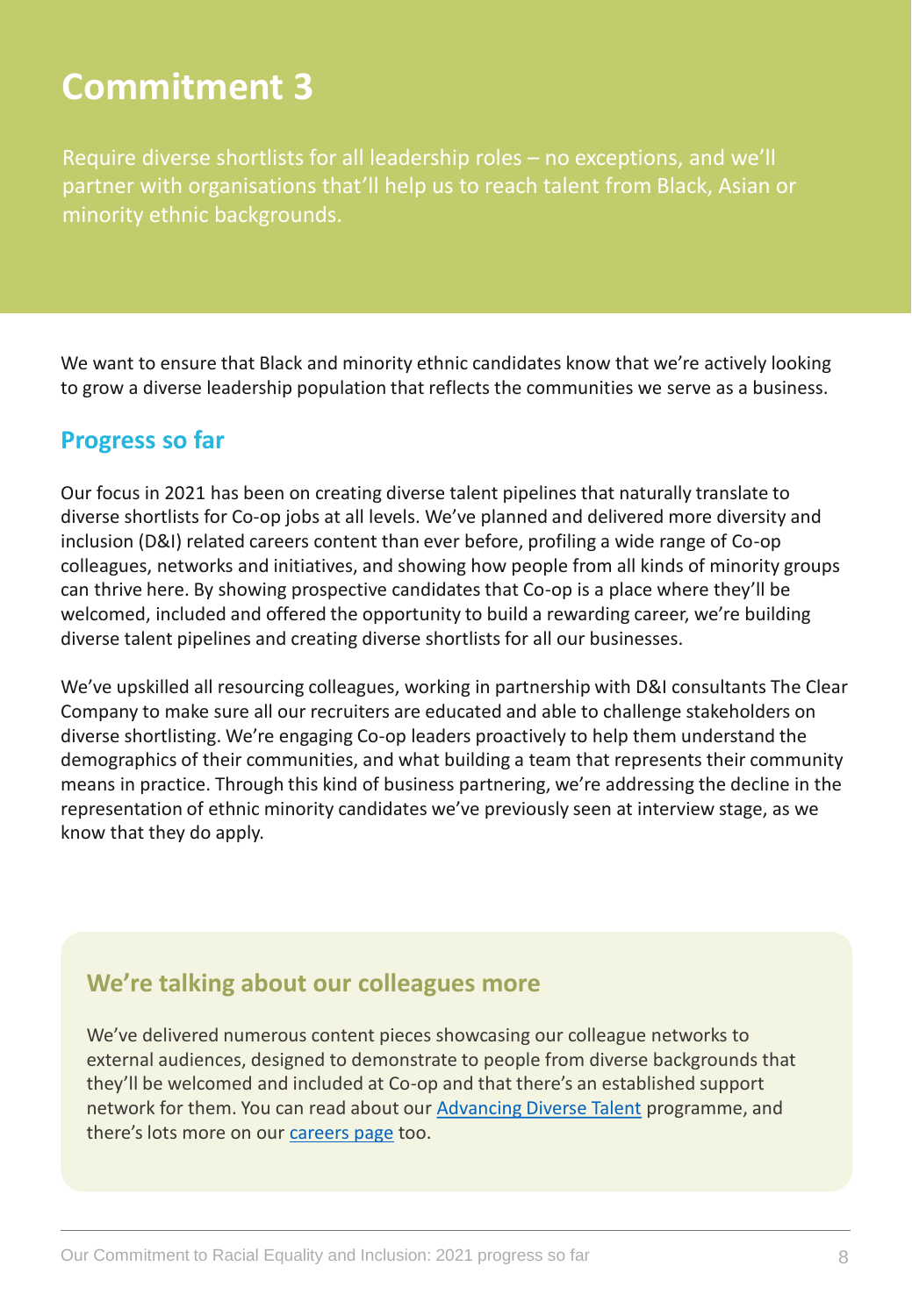### **Black Young Professionals Network partnership**

We've partnered with BYP (Black Young Professionals Network) to help introduce more young black leaders to Co-op. This partnership is enabling us to build a pipeline of talented people who'll eventually help us shape the future of Co-op as part of our next generation of senior leaders.

- The BYP team are sourcing candidates for leadership roles in our retail business, in areas of the UK where we need to improve black representation
- We're advertising Co-op jobs on the BYP job board so we can attract more black candidates into our specialist support teams
- BYP are advising members of our Rise colleague network on the work they're doing to support black colleagues
- We've delivered 3 events with them, sponsored two conferences (leadership and digital tech), and ran a Co-op webinar for BYP members which featured John Amaechi and members of our first Advancing Diverse Talent programme
- We're now in the process of on-boarding them fully as a Co-op supplier strengthening that relationship further so we can continue to work towards our goals of increasing diversity in our talent pools, and building advocacy in the Black community

#### **Our Career Development Platform**

We're working with Omni, where we've delivered the Co-op Career Development Hub a platform created during the pandemic, which helps candidates to develop their employability skills. It's available to all, but we've focused on delivering it to minority groups that are often disadvantaged in the employment market – offering it to Big Issue vendors, Co-op Academy 6th form students, and soon to BYP members. We've also shared with all candidates who've been unsuccessful in securing a role with us to help them.

### **What's next?**

Whilst shortlisting is important, we ultimately want shortlists to convert into more colleagues joining our business to be from a Black or minority ethnic background and represent our communities. Having a diverse leadership population is only going to make our Co-op better and we'll measure this and address any issues. The Commitment remains a key focus area for us and we'll look to develop opportunities with existing and new partners to support it.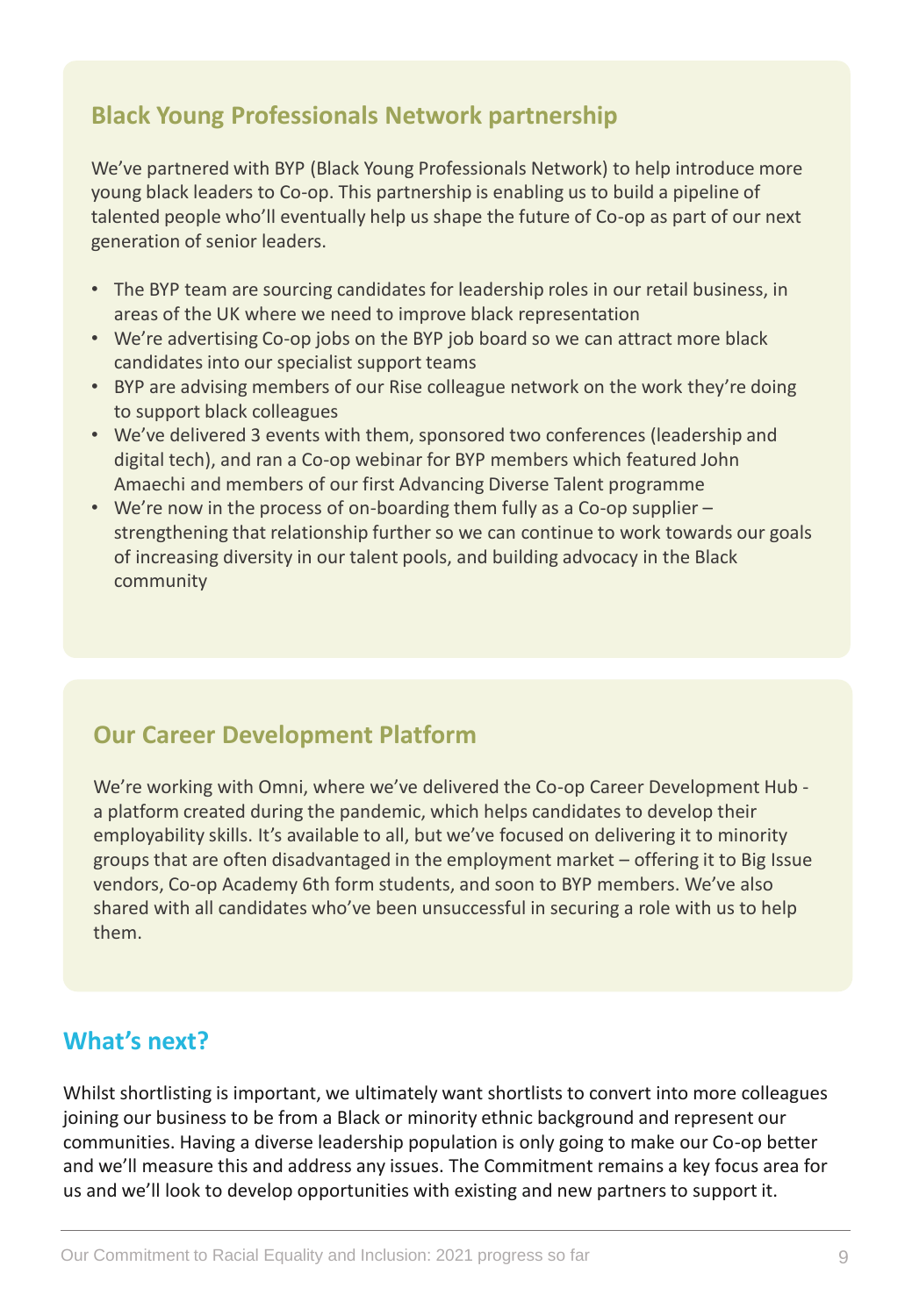Actively collect and monitor data which enables us to track progress and reduce inequalities within our internal systems and processes when it comes to promotion and opportunities.

As a business with over 64,000 colleagues, it's important that we capture diversity data. We want to know how our workforce is made up, we want to understand any gaps, we want to see if we need to make changes. Our colleagues make our business what it is, and we need to ensure that the data we hold collectively about them, can positively impact individuals. If a colleague wants to progress at our Co-op, we want to help them do this and cultural, racial, and other identifiers shouldn't be a blocker to this.

#### **Progress so far**

We know that for many colleagues sharing data is a big thing, so we've taken a proactive approach to feedback and held listening groups to understand why some colleagues feel uncomfortable to share.

An easy way for colleagues to help us actively deliver on our Commitments was for them to complete their data, so we launched a campaign that was inclusive of all colleagues to explain the importance of data and how it'll help us shape decisions and enable an inclusive culture in future.

It was really well received and nearly two thirds (64%) of our 64,000 colleagues have shared their data around; Ethnicity, Gender, Orientation, Disability, Religion, Socio-Economic Background and Caring Responsibilities. The accuracy and quality of data captured is better than we've had before too.

We'll only share high level data to a distinct group of colleagues who need it to make positive change, nobody will be identifiable and we've created a dashboard that protects marginalised colleagues from identification through levels at which we report and who has access.

#### **What's next?**

We're in a stronger position now to reduce inequalities, but we need more colleagues to share their data to make this a reality. Ultimately, we want 85% of colleagues to share their data to ensure the decisions we take and the actions we make are based on as much insight as possible and we're doing further work to increase participation.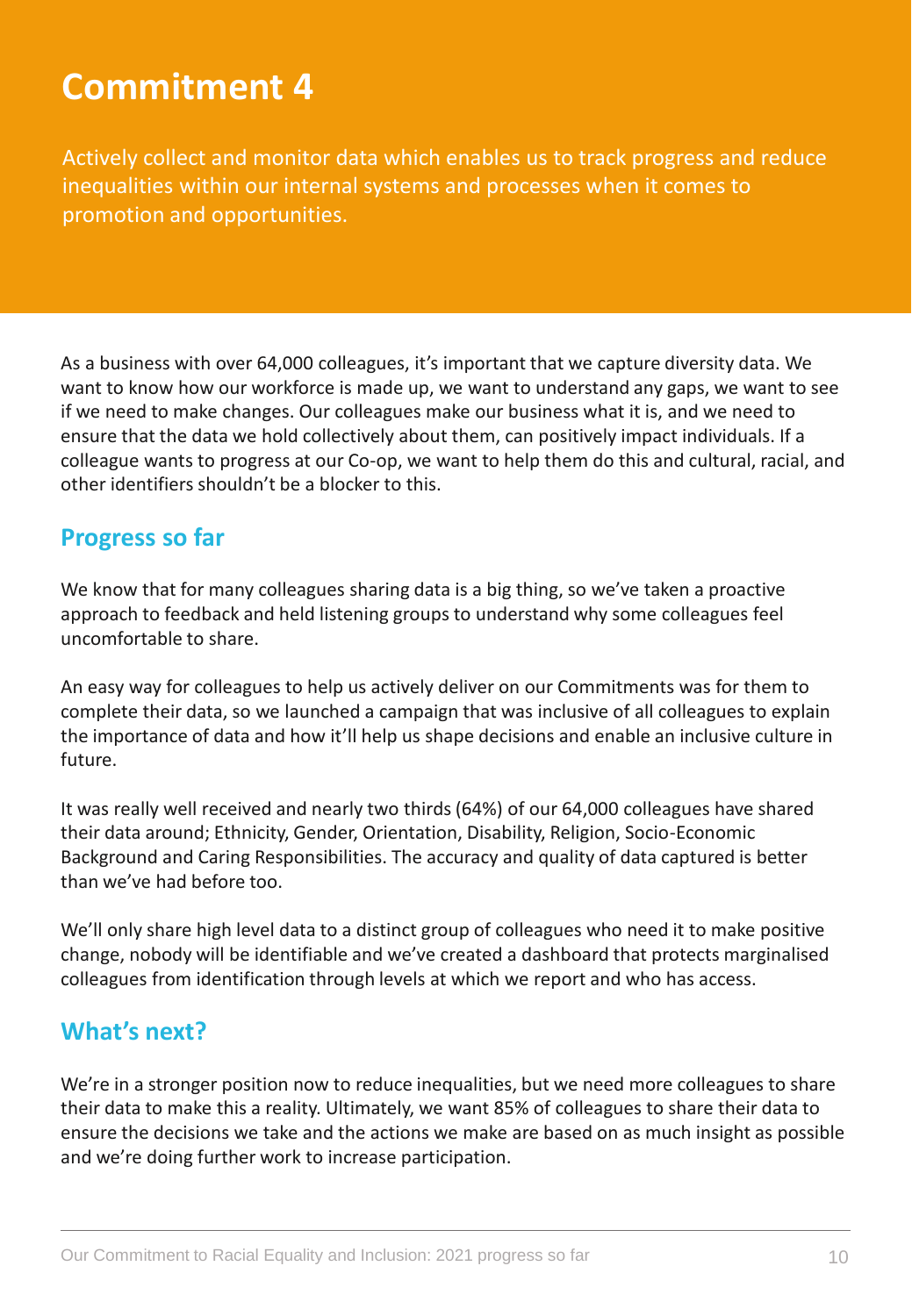Require all of our leaders to have objectives that ensure they're playing their part in delivering to our Commitments to racial equality from 2021.

Our Commitments are at the heart of our inclusion strategy and play an integral role when it comes to our vision of Co-operating for a Fairer World. If we don't achieve against our Commitments, we'll never achieve our vision – they're that important.

#### **Progress so far**

All colleagues' core role objective is aligned to our vision, Co-operating for a fairer world. It's designed in this way to ensure that all colleagues have a common focus on making a positive impact through their role and take personal responsibility in creating a diverse and inclusive culture. As inclusion is a key focus area for our business, we've ensured that all leaders and colleagues' core goal reflects the importance of it.

Additionally, we've asked that all colleagues make sure that one of their Focus goals centres around the personal impact they can have on creating a diverse and inclusive culture.

We've created learning and development opportunities for all colleagues focused on D&I to help colleagues on their learning journeys.

#### **What's next?**

We're nearing the twelve month anniversary of this Commitment being part of colleagues' core role goal and we'll be analysing the performance of colleagues against this to help inform learning, development and interventions in future.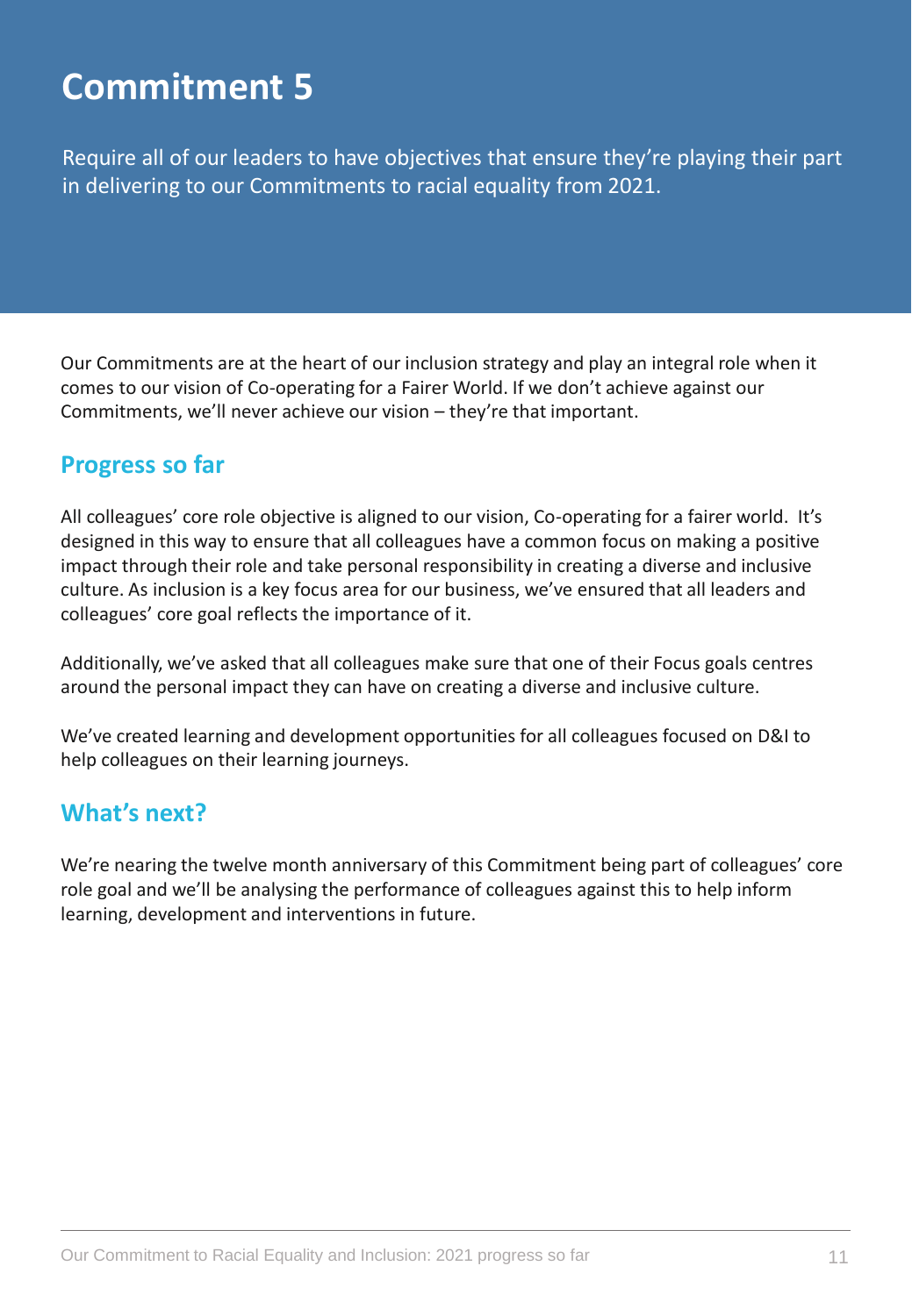Create more diverse consumer and member panels to get closer to what our customers and members need from our businesses.

We're here to serve our communities and ensure they have access to the products and services they need. Some of our most valuable insight comes from conversations with our customers, members, and colleagues.

#### **Progress so far**

In collaboration with our longstanding panel partner, Insites Consulting, we've created a new customer and member panel for Co-op, allowing us to understand varying perceptions and needs across multiple diversity factors including ethnicity, gender and other protected characteristics.

Our new panel went live in August, currently with over 10,000 members, 7.2% of these are Black or minority ethnic groups. We'll be using it to help us understand our research from the perspective of diverse customer groups. Though there's still work to do to ensure the panel is representative of all the ethnic minorities so that we get a balanced view from everyone.

Our colleagues, who work across all our Co-op businesses and our support centre, are at the heart of our communities and gain so much insight from talking to customers on a daily basis about what they want, and what they don't. 14%\* of our colleagues are Black or from ethnic minority groups and in addition to hearing what our customers say, they have their own thoughts and reflections that are so valuable to our business.

Earlier this year we ran a hackathon with store colleagues from ethnic minority backgrounds to share their opinions and experiences whilst working in Co-op, concerning diversity and inclusion. This led to recommendations for change that have been shared within the business.

\*of the 42k colleagues who've shared their diversity data in HR systems.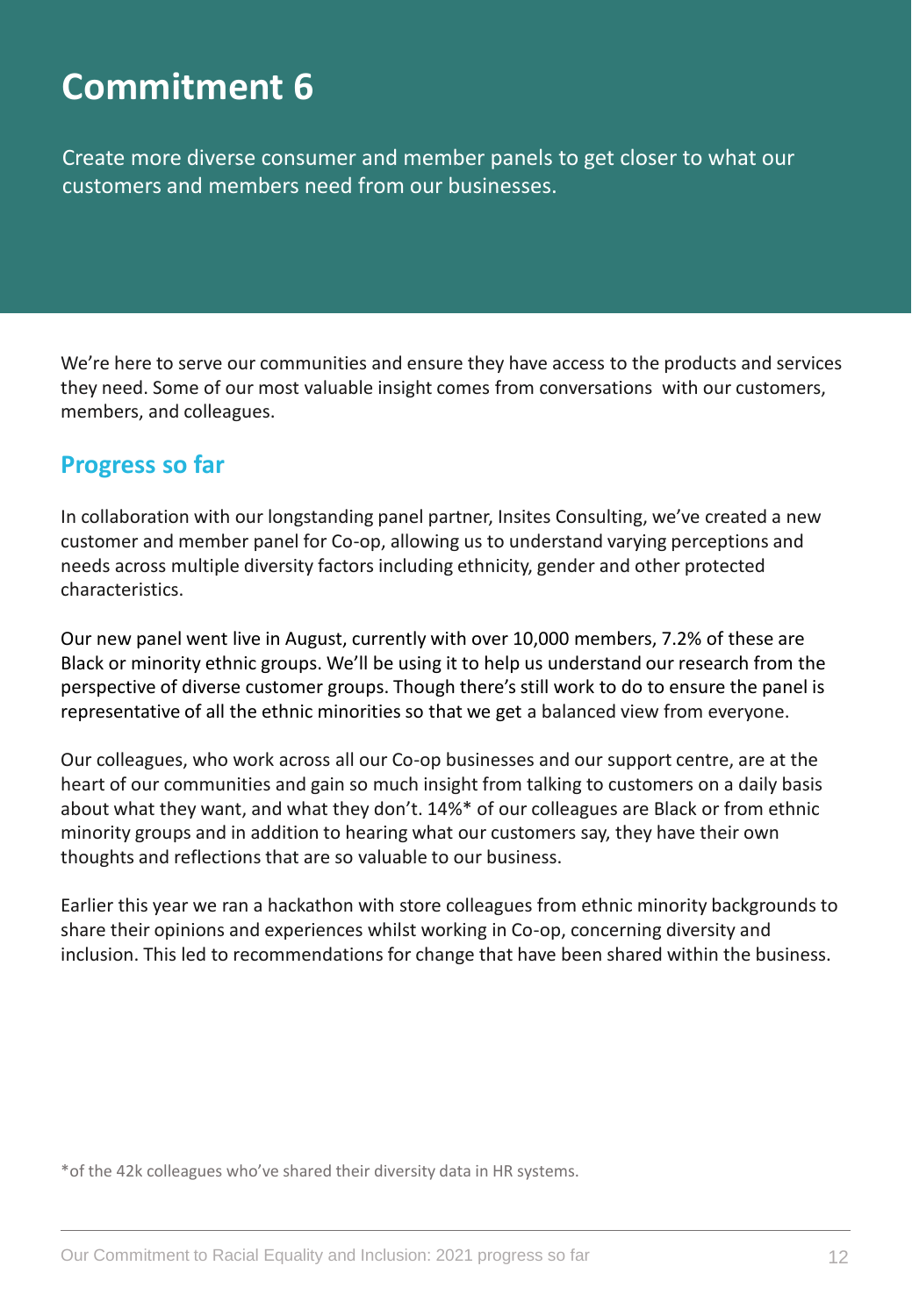### **Case study – How our Legal Services business uses insight to make change**

We've done a lot of work in our Legal Services business this year to ensure that a wide range of different cultural aspects were factored into the design and build of our new digital products.

We want our products to meet all our clients' needs so we undertook extensive research around racial interpretations and linguistics, and built our findings into our new digital Lasting Power of Attorney (LPA) service and Estate Administration service.

We carried out testing with participants from diverse backgrounds so we could build content that speaks to the widest possible audience, and we've also rigorously tested our products to ensure they meet the needs of users with specific accessibility requirements.

We've created a platform to capture all learnings from our research and testing, and will be using these in all future developments, including the development of our new digital Will Advice product.

### **What's next?**

In 2022 we'll continue to explore new research approaches to be as inclusive as possible.

We'll continue to work with our panel across our Co-op, enabling better understanding of the perceptions and needs of diverse customer and member groups, and utilising the findings to inform decision-making.

We'll review diversity of research panels we're using and explore other potential minority groups who can inform our 2022 product development.

Exploring the resources and information available from the Inclusion team is key to help us build on research and bring into development of 2022 products and share our own learnings.

Our store colleagues' insight is key to helping us understand what we need to do differently. Our next session will explore how we support religious and cultural events both for colleagues and for customers.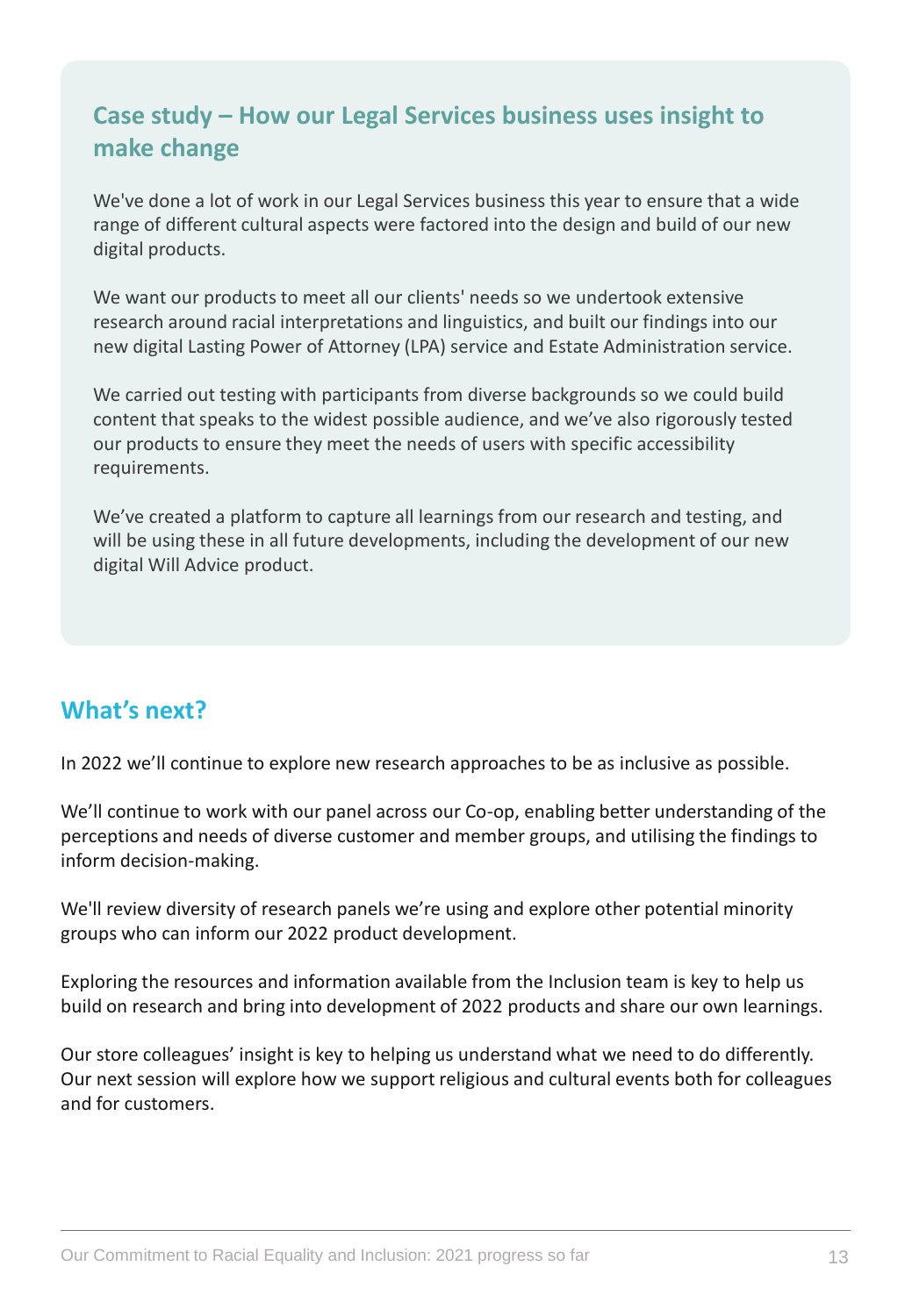Ask our members from Black and Asian and ethnic minority communities to tell us how they view us and what we need to change to make us more welcoming and inclusive. Once we really understand these views, we'll work to address the issues being raised.

Co-op is built on the communities we serve and it's integral that everyone who walks through our doors, calls our phone lines, receives an email from us or buys our products and services feels welcome and included.

This isn't just about ensuring our customers and members have the things they need; we want them all to come away from our Co-op feeling like they belong.

#### **Progress so far**

#### **We've asked members what they think**

We've gained invaluable insight from our members who've shared their views on our Commitments which has been directly fed back to our businesses. In these discussions, members also told us to focus on helping them understand and engage with key celebrations and festivals.

In 2021 we acted on this and held our first Join In activity for members featuring a film of members speaking about how they celebrate Eid-ul-Adha and a factsheet that outlined the history and ways to engage. Feedback was very positive.

We've recently done something similar to support Black History Month with our National Members' Council, and we're looking to do the same for Diwali in November.

#### **We've asked members about themselves**

We've started asking members to share more information, on a voluntary basis, about themselves when it comes to ethnicity to help us better understand what our members look like.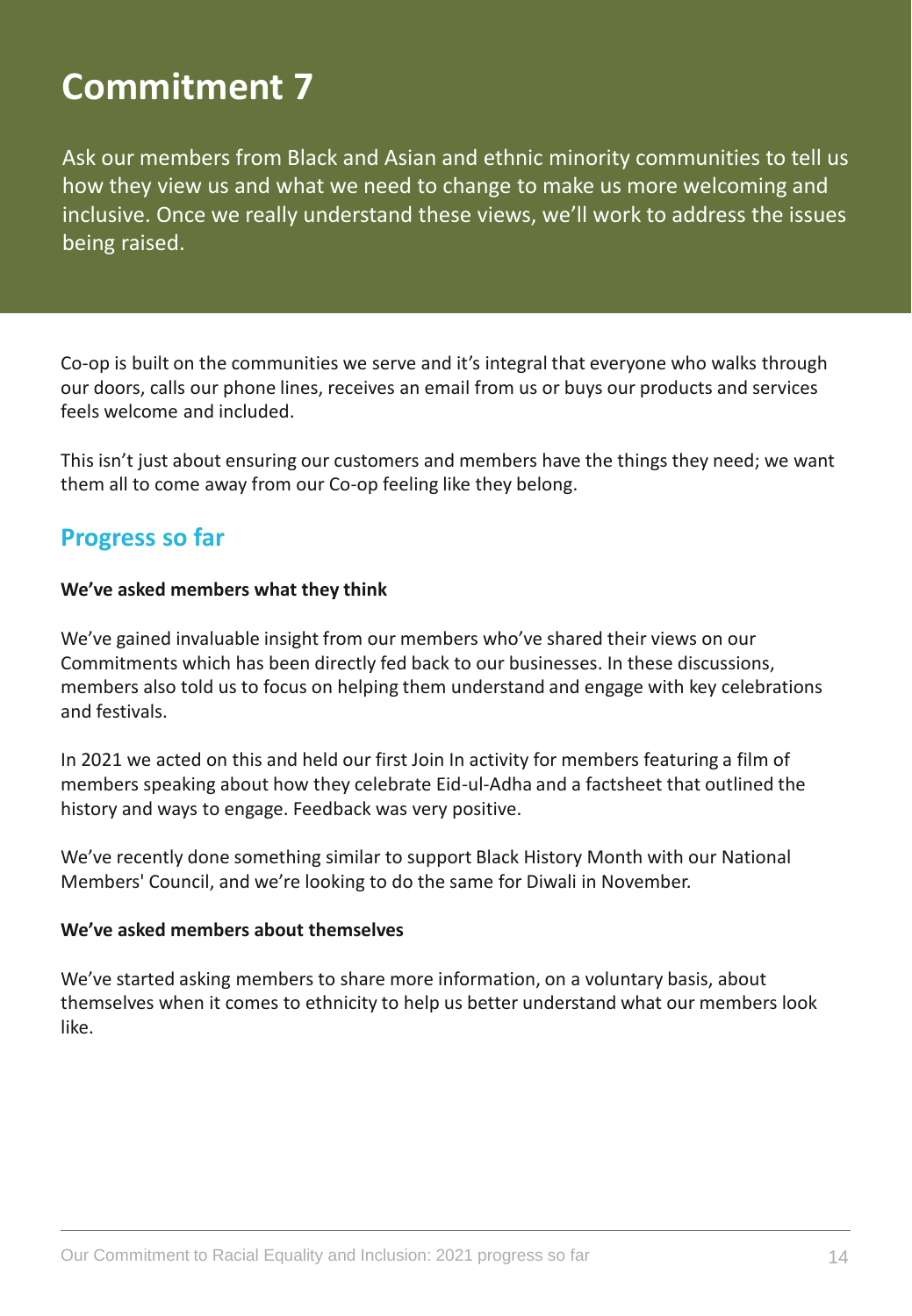#### **We've asked members what they want to see in our stores**

We know that we can do more when it comes to the products we offer in our food stores to help our communities celebrate the events that are important to them.

So, we're making changes and have conducted research with religious and ethnic minority customers to understand how we can improve our food propositions and the products we offer around these key religious and cultural events.

You'll start to see more products that our members have told us they want to see in future however we're doing this in a co-operative way and won't be replicating the products that customers can already purchase in other local stores. We're really listening and will provide what our communities need.

#### **We also regularly check in with our colleagues**

We annually ask colleagues to complete our employee engagement survey – Talkback. This survey asks a range of inclusion questions and we're able to segment the results based on identifiers such as race and gender which gives us insight to enable us to make change where needed. Ultimately we want Co-op to be the best place to work for our colleagues and we use the survey to enable positive change. Whilst engagement is our key measure we also have supplementary measures, including psychological safety and there's a clear link here to bullying, harassment and discrimination.

### **What's next?**

We're conducting research to understand how we currently communicate diversity and inclusion across our businesses, where we have consistencies and where we can do more to improve in the context of changing consumer expectations and competitor activity.

We actively want to work in co-operation and empower members from diverse communities to create more content to celebrate and educate, that we'll then share/promote. We plan to run quarterly activity focused on festivals and celebrations, helping members from different communities tell their stories.

Through further research we're also looking to understand what would make members from more diverse communities want to get more involved with Co-op.

In our Funeralcare business, we're looking to expand our bereavement story groups to ensure members can share their bereavement experiences and how they differ for different religions and cultures, this will help us identify where we need to focus to help more people in our communities when they need it most.

We'll continue to be engaged with members and seek feedback on our activity against our Commitments and focus for 2022.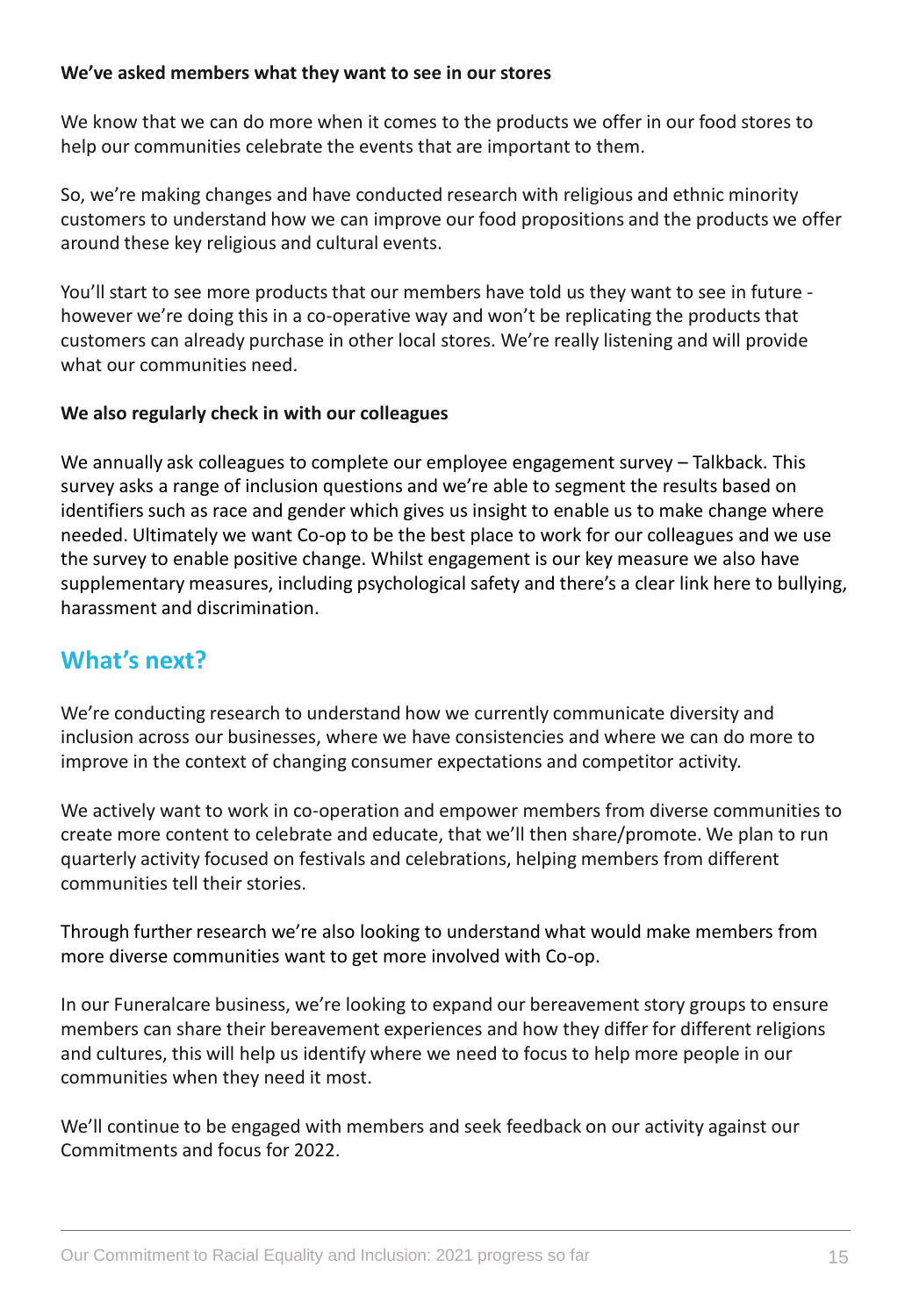Develop specific products for ethnic minority groups and equip our colleagues with training in order to service our newly-attracted customers well e.g. our soonto-be launched African and Caribbean funeral service.

We need to reflect the needs of our communities and products and services we offer are a big part of the overall experience.

#### **Progress so far**

In our **Funeralcare business** we're committed to providing unique and personal funerals to support bereaved families right across the UK. We've recently reviewed and improved our range of products and services to better represent the communities we serve and have developed a wider proposition to support African and Caribbean communities, with a focus on locations in and around Greater London and the South East. We're also supporting colleagues and encouraging them to build meaningful relationships and community networks within these areas.

In our **Food business**, we've developed our Business plan and 2022 products (key events trade plan) calendar to incorporate new products to help us celebrate key cultural events with our customers.

In our **Insurance** business, we've always included a 10% increase in contents insurance cover during key cultural celebrations for all contents insurance policies. This has previously been described with a focus on Christmas, however we have started to communicate and make it clear to our customers that this increase includes many key cultural events where the value of the goods in a household may increase temporarily. In October, ahead of Diwali we communicated this in our Insurance newsletter.

#### **What's next?**

We'll continue to reflect the needs of our communities across all our businesses. For example, in **Funeralcare**, we'll continue to review the personalisation choices that we provide to ensure they're appropriately reflecting the needs of people with African and Caribbean heritage and to ensure it suits the needs of their communities. We'll also be reviewing our funeral aftercare strategy to ensure this part of the bereavement process is representative and inclusive of the needs of people in ethnic minority communities.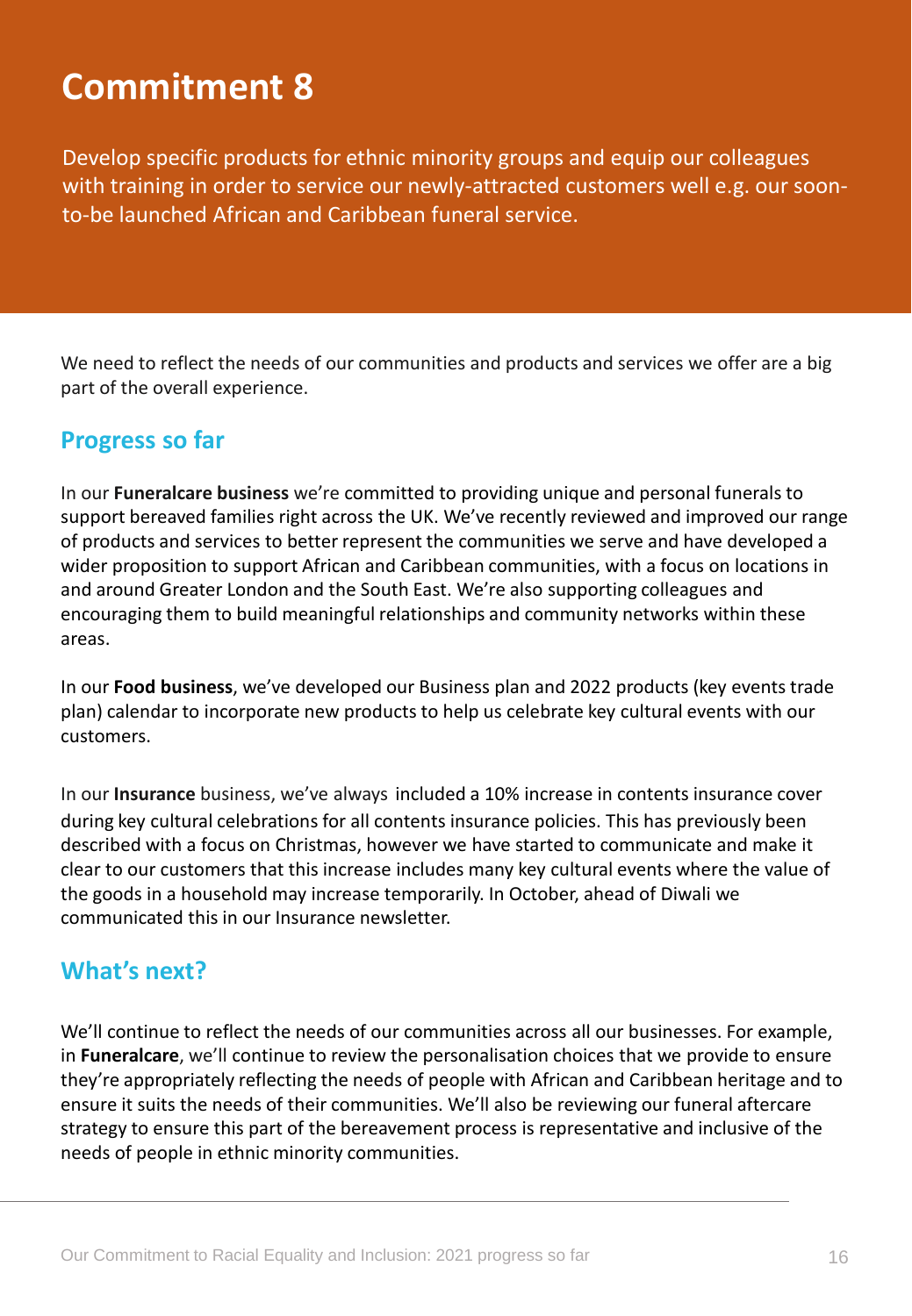Ensure that we celebrate with communities and that our products meet the needs of our customers as they celebrate key cultural events.

We want our food stores and funeral homes to be an extended part of the community, and we've done so much already to make this happen by supporting local causes, allowing community groups to use our premises (pre-Covid). Our next step in this space is to celebrate key cultural events with our communities in a more targeted way.

#### **Progress so far**

#### **For our customers**

A lot of the activity we've undertaken will set us up for success for years to come. We've developed a customer facing D&I events calendar that'll sit alongside our trade plan in our Food business which determines the products we sell throughout the year.

Our colleague networks are integral to ensuring we celebrate and offer the things communities need and we've worked collaboratively with our colleague networks to plan and implement Ramadan and Diwali celebrations. We've also engaged social influencers to create more authenticity and relatability within our campaigns where we're supporting key cultural events as a business.

During Ramadan, as a trial, we supplied Co-op branded water bottles and Cofresh snacks to Mosques within our communities. And in November more gift products will be available in our Diwali range based on customer feedback.

For the first time ever, we successfully launched and sold Hallmark cards for Ramadan, Rosh Hashanah and now Diwali in targeted Food stores and will continue this trial with Hallmark throughout 2022 events.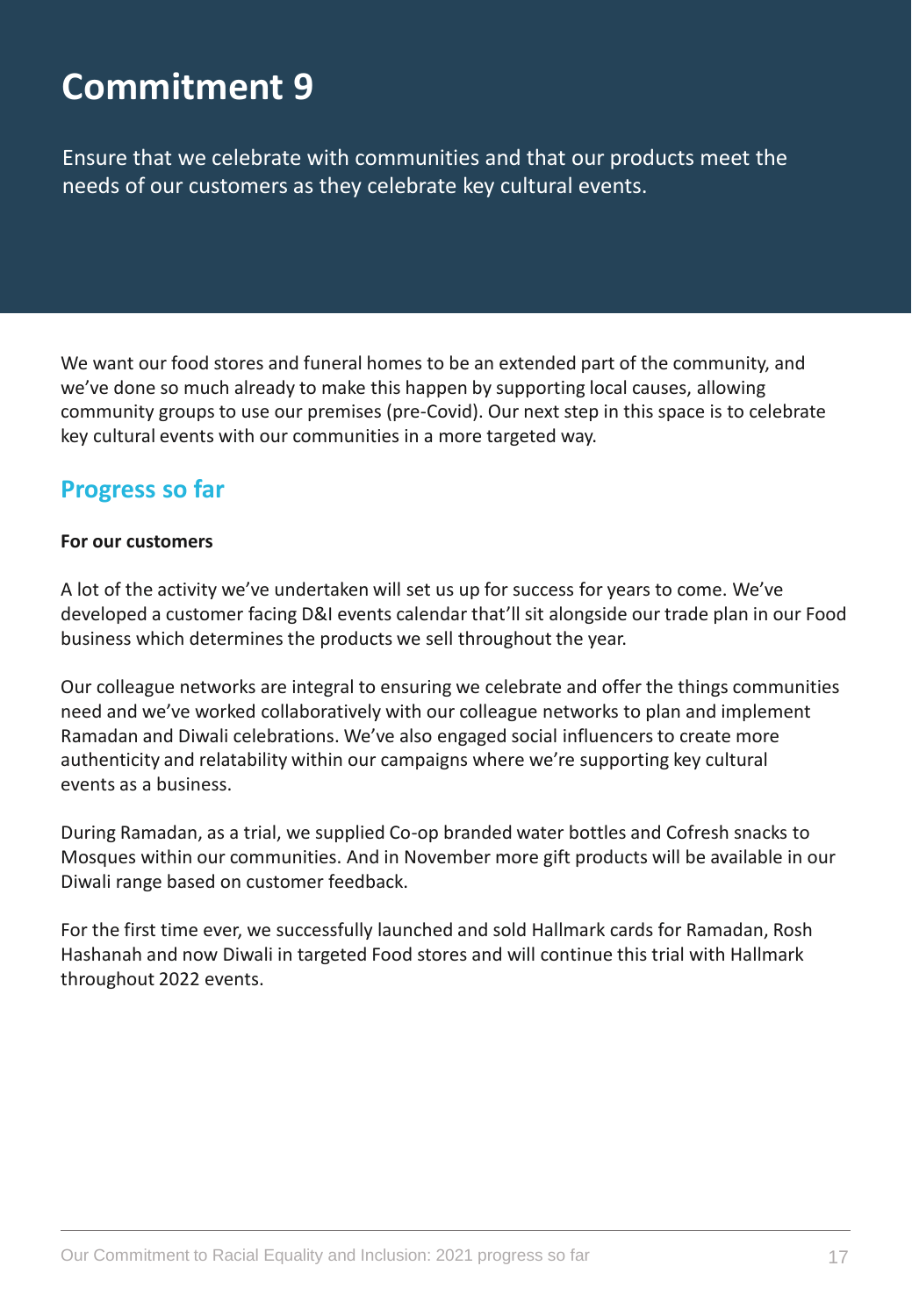#### **In Funeralcare**

Our frontline Funeralcare colleagues are active in our local communities, it's a fundamental part of their role and has always been a core part of Funeralcare's values.

We've created a community toolkit for colleagues which helps them promote what they do in their local communities. We try to make it easy for colleagues to share their news and events by giving them access to a Local Hub where templates are available (including key events throughout the year) which they can personalise themselves.

#### **What's next?**

We'll continue to play a role in our communities and will launch our new Customer D&I Plan, finalise the proposition for 2022/2023 and work towards improving our customer offer for more cultural and religious events for 2022 and beyond. We want to, and will do more.

In food, we'll focus on getting our currently identified religious and cultural events right (Ramadan/Eid, Carnival and Diwali). We're aiming to increase cultural ranging by increasing distribution points by 30%. We'll also deliver more range events in 2022 across World Foods which will deliver an increase in range and supplier diversity. We'll also Increase our celebration of key events, increase our culturally diverse products by 20% and increase the number of products from Black and minority ethnic founded companies by 20%.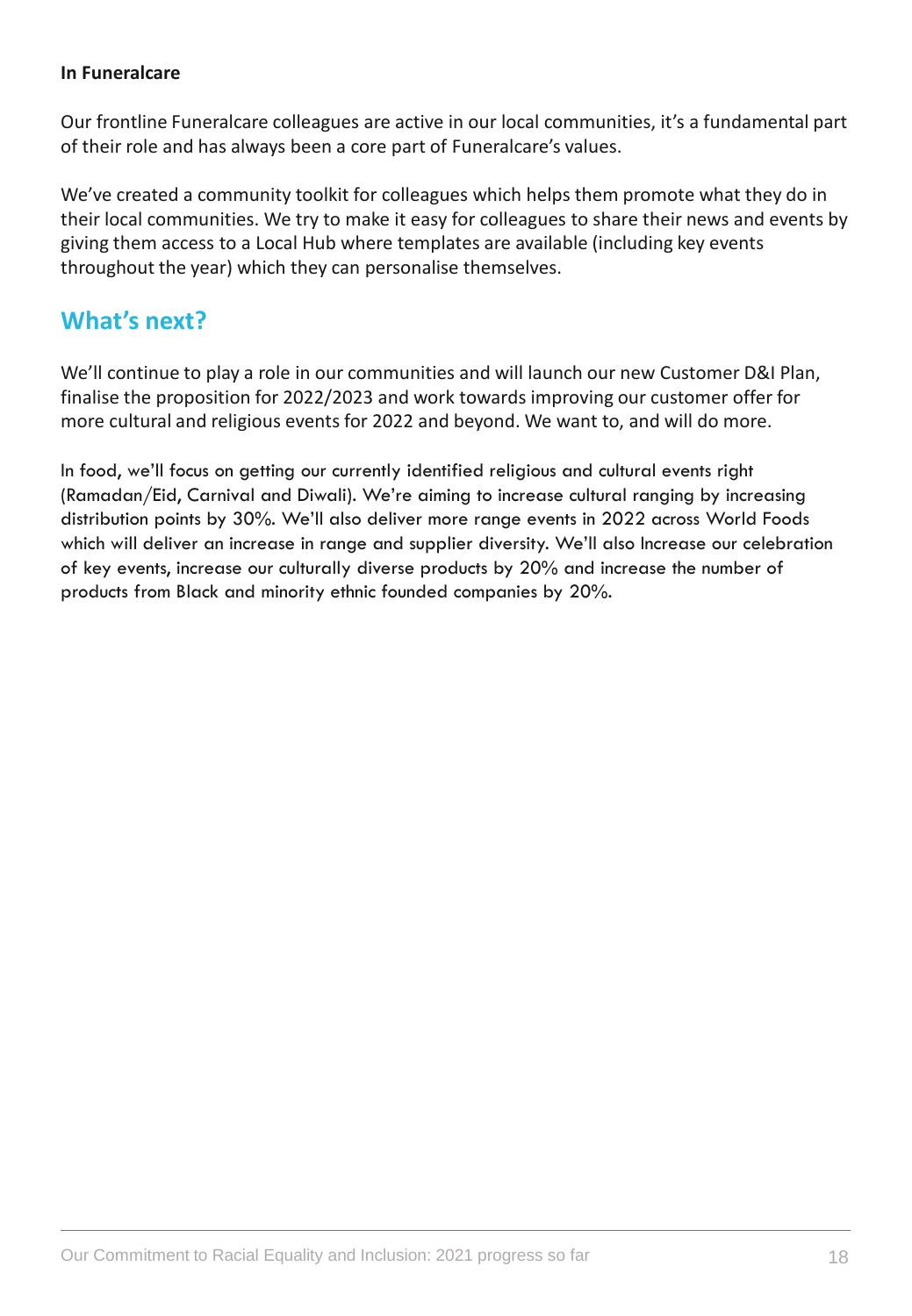Work with our Co-op Academies Trust to develop a new curriculum on anti-racism so the next generation knows what it means to be anti-racist.

We truly believe that knowledge is power and the more people learn, the more perceptions will change and thinking evolves. In this case we believe that by teaching younger generations about racism, the roots of it and what it means to be anti-racist can only bring positive change.

We applaud the Welsh government for their work in this space and believe that children across the UK should be given the opportunity to learn more through the national curriculum.

#### **Progress so far**

The Co-op Academies Trust is working with Fig Tree International on a pilot project to support the Race Charter Mark at Co-op Academy Nightingale. Discussions are ongoing with Leeds Beckett University on a broader Trust-wide initiative which will be launched by the end of 2021.

While a priority for the Co-op Academies Trust, activity relating to this commitment has been undertaken in a context of severe disruption to education during the pandemic, however it remains a priority and we're so proud that many of our Academies are already recognised as beacons of diversity and inclusion in their local communities.

#### **What's next?**

Pilot activity with primary and secondary students will continue throughout the 2021/22 academic year. We'll work closely with the Co-op Academies Trust to understand the impact of the pilots and reach a decision on further roll out across the Trust in September 2022.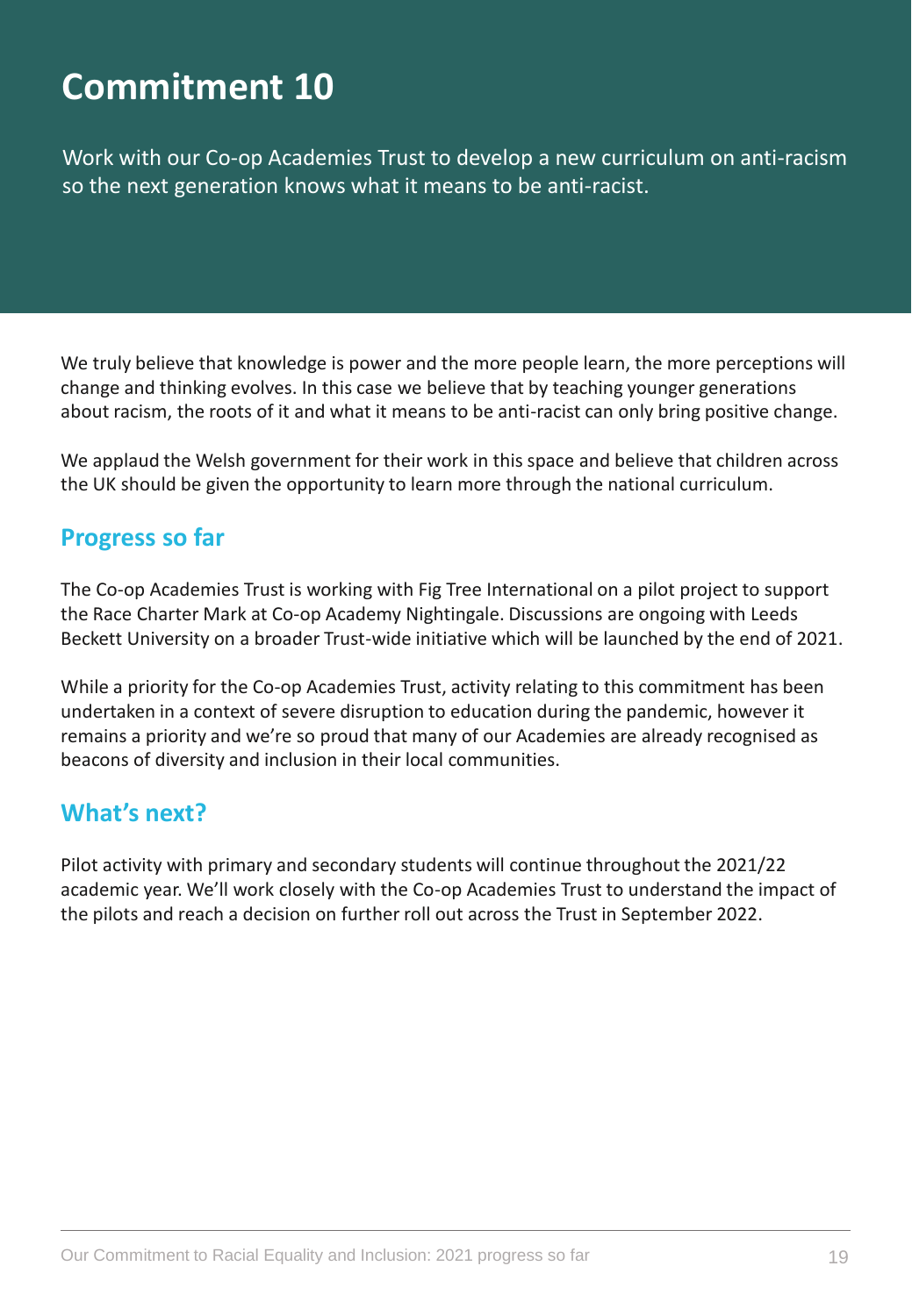Maximise the use of our apprenticeship levy and seek partnerships and opportunities which focus on benefitting Black, Asian and ethnic minority candidates.

Currently, we offer up to 1,000 apprenticeships across our Co-op. These colleagues are based in our support centre in Manchester right through to the frontline in UK high streets in our food stores and funeral homes. We've got colleagues who've joined from our Academy schools, colleagues who've made complete career changes and colleagues who simply wanted a new challenge.

An apprenticeship gives people more than just a job, it gives them opportunities and it also makes our communities better places. We know there are inequalities across the country and we know that apprenticeships have helped to break down some of the barriers.

#### **Progress so far**

We've launched our levy share scheme. The Co-op is working with other employers to bring together unspent apprenticeship levy funds to support thousands of apprenticeships in different businesses for candidates from under-represented groups, paying for their training and assessments. The Co-op has a specific ambition that by 2023 the 'opportunity gap' in apprenticeships for individuals from ethnic minority backgrounds will be closed.

[Cooplevyshare.co.uk](https://cooplevyshare.co.uk/) is administered by us and introduces those businesses with unspent levy funds to those who can use that money to create a valuable apprenticeship within their business. We started the fund with a pledge of £500,000, to help towards a target of £15m. Since launch, 27 employers have joined the levy share scheme, adding £6.4m to the pot with 57 receiving organisations detailing their opportunities on the site.

To date we've matched businesses who've created over 300 apprenticeships from Levels 2-6 across a range of sectors including care, construction, engineering and health and science - to a value of over £3m.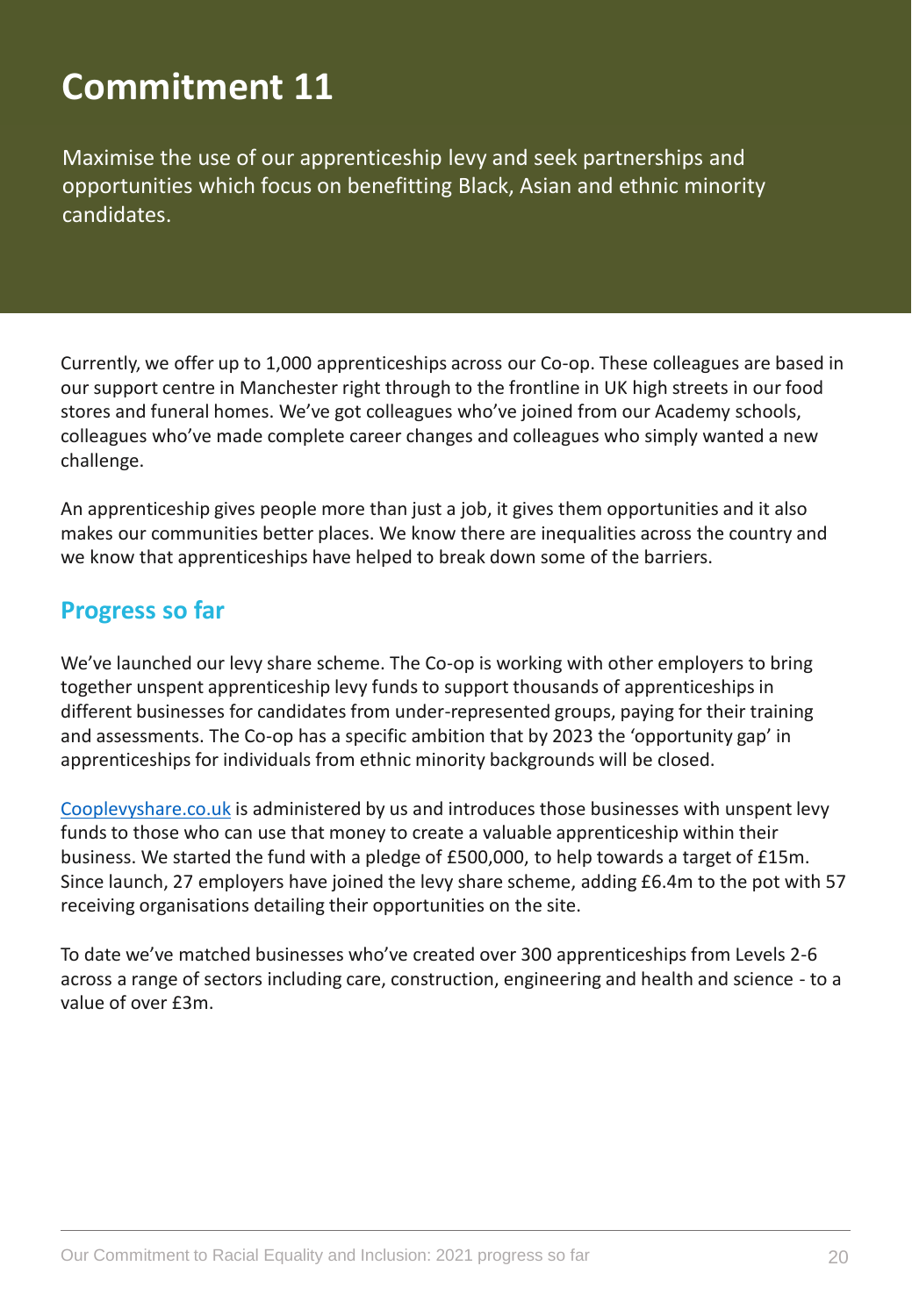Use our Community Wellbeing Index, ethnicity data, external evidence and partner insight to understand issues of race inequality in the communities we support and where we need to focus our activity.

Inequalities when it comes to race are varied and we recognise what is an issue in one community, may be completely different in another. However, we need to work to tackle all of these variants in a targeted way.

#### **Progress so far**

We've aligned census data on ethnicity with our Community Wellbeing Index to improve our understanding of diversity in local areas that our community funding and partnerships support.

We're using data and insight on ethnicity to inform our planning and setting targets for ethnic minority participation. For example, 55% of the young people who took part in our Youth Voices programme with the Rio Ferdinand Foundation – which focused on diverse communities in London and Manchester – were Black or from a minority ethnic group.

We're also working towards a target of 20% minority ethnic participants for our Peer Action Collective partnership with the Youth Endowment Fund, which is taking place across the UK. Our understanding of diversity in the relevant communities has supported us and our partners in ensuring better representation. See [Commitment 17](#page-27-0) for further details of these exciting projects.

We're actively sharing our Community Wellbeing Index insight externally to make things fairer for communities. We've had great feedback from community organisations, charities, local authorities, Members of Parliament and many others.

#### **What's next?**

We'll continue to use data and evidence to support social mobility and tackle inequality through our community plan. We've just refreshed our Community Wellbeing Index data and we'll review this to understand how the changes of the last year are impacting diverse communities, at a local level. The findings will be used to further inform our work to help make things fairer in communities across the UK.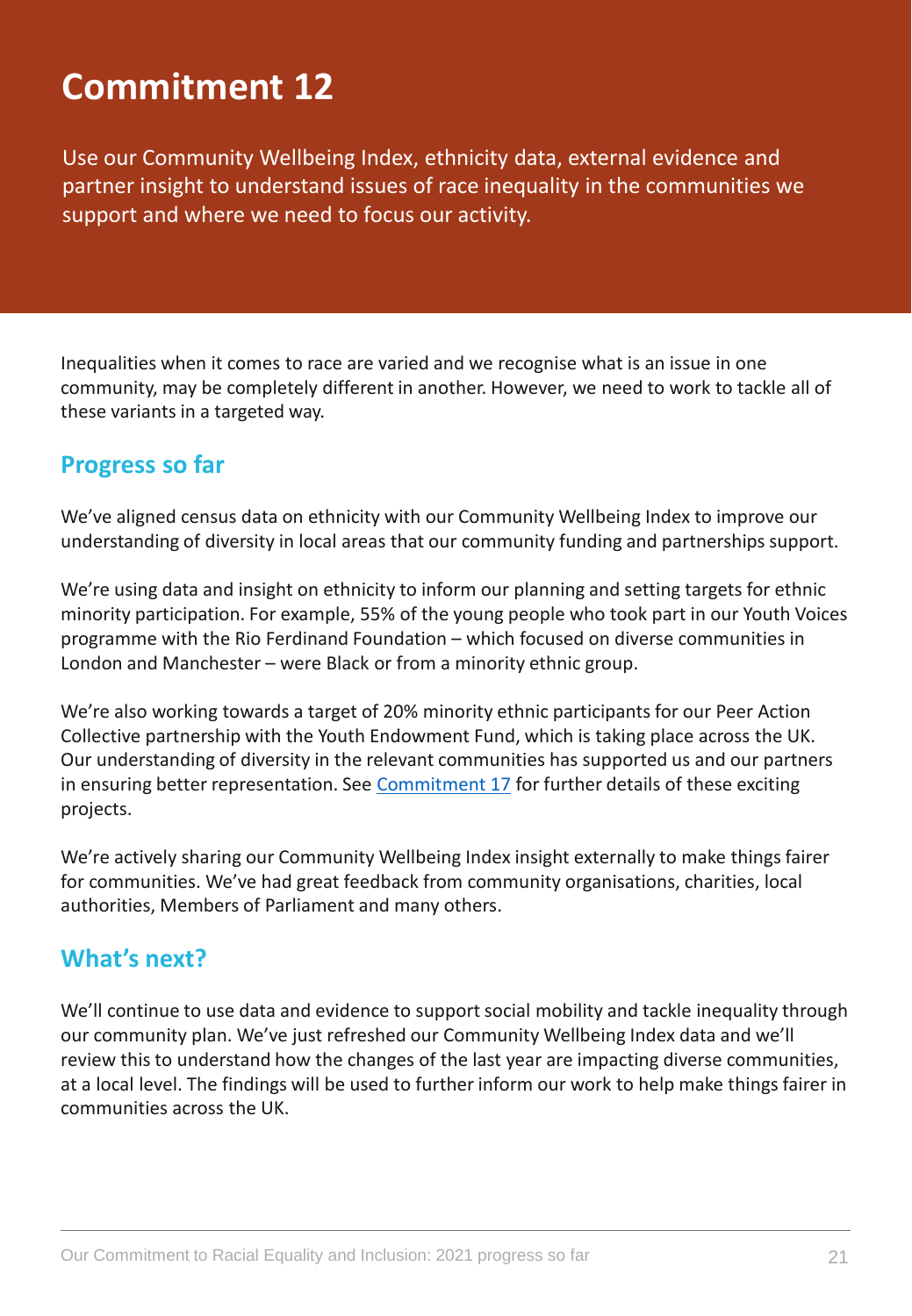Community Fund.

The Co-op Local Community Fund supports projects across the UK that our members care about. Every time our members buy selected Co-op branded products and services, we'll give local causes a helping hand. We know that many causes that benefit Black and ethnic minority groups have struggled, especially due to the pandemic and that these groups truly need our support.

#### **Progress so far**

When local causes apply for funding, our colleagues have the final say on who'll benefit as they know first-hand the impact the causes have in their local communities.

Our commitment to tackling racial inequality was highlighted in guidance to colleagues on selecting local causes to take part in the next round of the fund and reminded colleagues of the importance of reflecting the diversity of their local communities.

We've exceeded our initial target of 25% ethnic minority beneficiaries through our Local Community Fund with 50.3% identifying they'll support ethnic minority beneficiaries - we're so proud of this and the impact it'll have.

The local causes our colleagues have chosen to support have gone live for members to choose in the next round of Local Community Fund.

### **What's next?**

We're going to build on the progress we've made. Our approach across our community plan will be to broaden out from the existing race commitments and continue to embed an inclusive approach across all ways of working, to include monitoring and reporting on how our community plan benefits, highlights and gives a voice to all groups and communities experiencing inequality.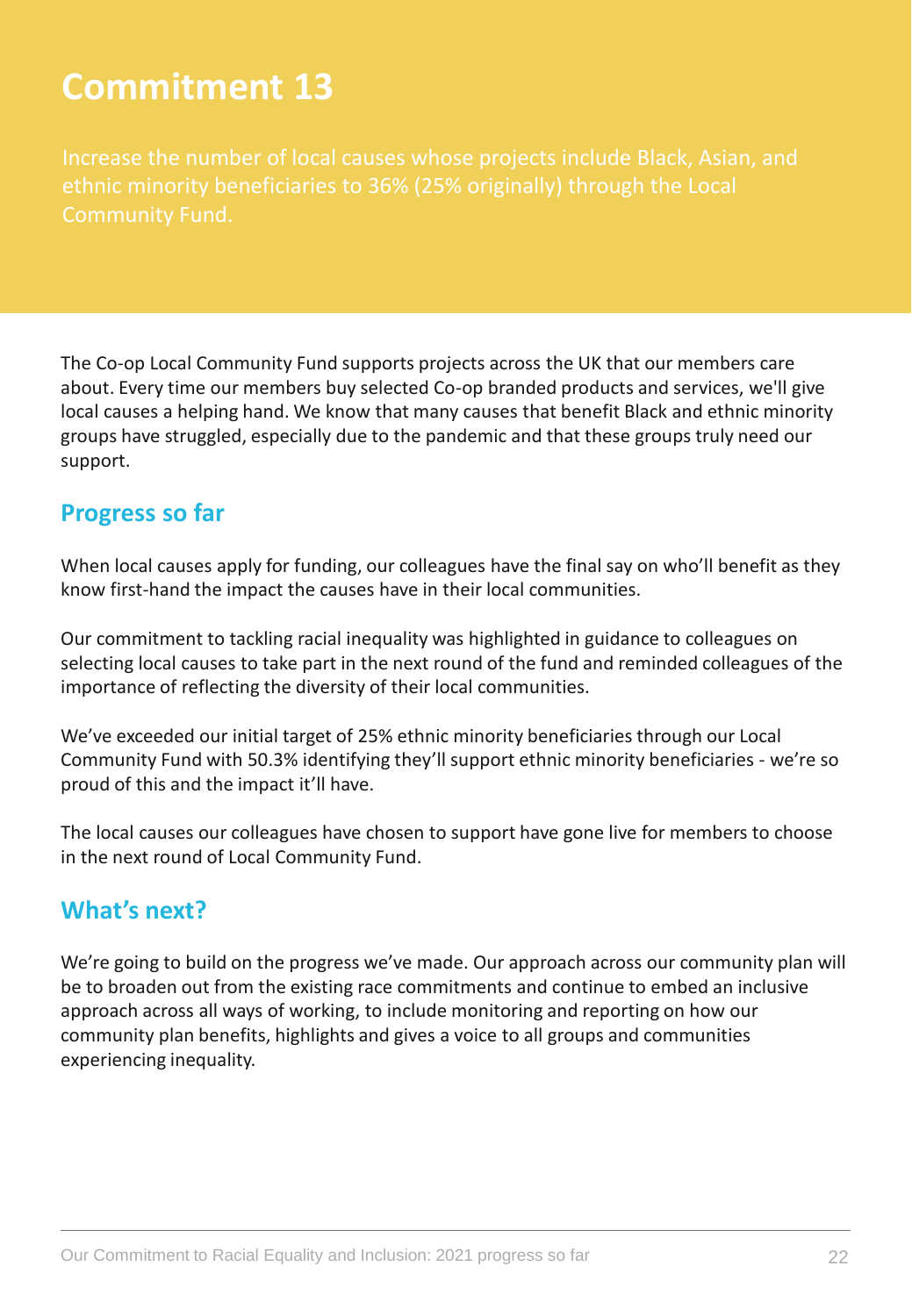Increase the number of ethnic minority led community organisations that our charity the Co-op Foundation will support.

Like our local community causes, we want to ensure that our Co-op Foundation supports more minority-led organisations which we know have been detrimentally affected by the pandemic.

#### **Progress so far**

We're currently working on a programme which'll enable the Foundation to capture and understand diversity data within the grants portfolio. Our first focus area of this work is looking at groups that are led by and benefit Black and minority ethnic communities.

We want to help more young refugees with additional funding to an existing partner, the Children's Society. A £250k grant has been awarded to Refugee Action, who have a network of 150 community partners working with refugees.

Internally, within the Foundation we've made strides to improve the representation of our communities within our organisation. In the last quarter, 50% of the new colleagues we've hired are female and are Black or from a minority ethnic group.

### **What's next?**

We plan to increase our ability to fund Black and minority ethnic led groups we support, with the possibility of further dedicated funds, a quota arrangement or both.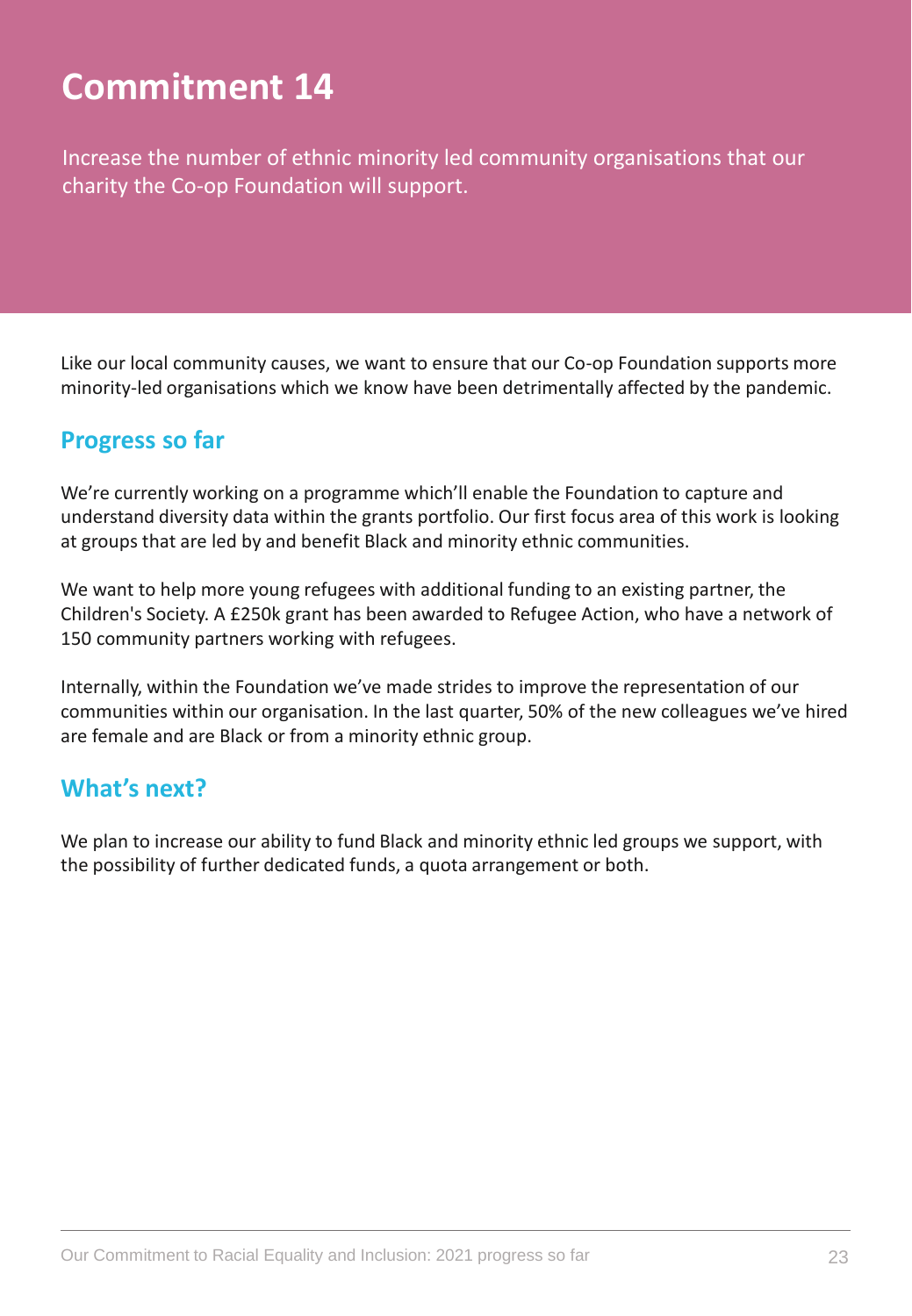Provide targeted vocational and enrichment opportunities for Black, Asian and ethnic minority students at our Co-op Academy schools, building on their individual aspirations and ambitions.

Our community plan is to create fairer, stronger, more resilient communities. One area of focus is to provide opportunities for young people to develop new skills.

The Co-op Young Business Leaders programme has been designed to increase employability of young people by providing access to real work experiences, skills and training.

#### **Progress so far**

Many Co-op Academies serve richly diverse communities - 49% of students overall across the Trust are from Black, Asian, and ethnic minority backgrounds. As such, activity which is targeted at the Trust's wider student body necessarily includes large numbers of students from an ethnic minority background.

It should also be noted that this includes students from other minority ethnic groups who face discrimination and are amongst the lowest attaining students – notably Gyspy/Roma/Traveller as well as many students who are recently arrived migrants and refugees from all corners of the globe.

57% of participants in our Trust-wide virtual work experience programme in 2021 were Black, Asian, and ethnic minority students.

In spite of the challenges of the pandemic and the need for many colleagues to work from home, we successfully supported our first cohort of 20 B-Tec Business Students from Connell Co-op College to participate in our unique work experience programme, which is designed to act as a pathway for future career opportunities .

The majority of participants were drawn from ethnic minority backgrounds, in line with the wider composition of the student body. In a truly Co-op way, the Business Trainees will be fully paid on a colleague wage rather than a trainee or apprentice wage. We're the first business in the UK to offer a paid work placement of this kind.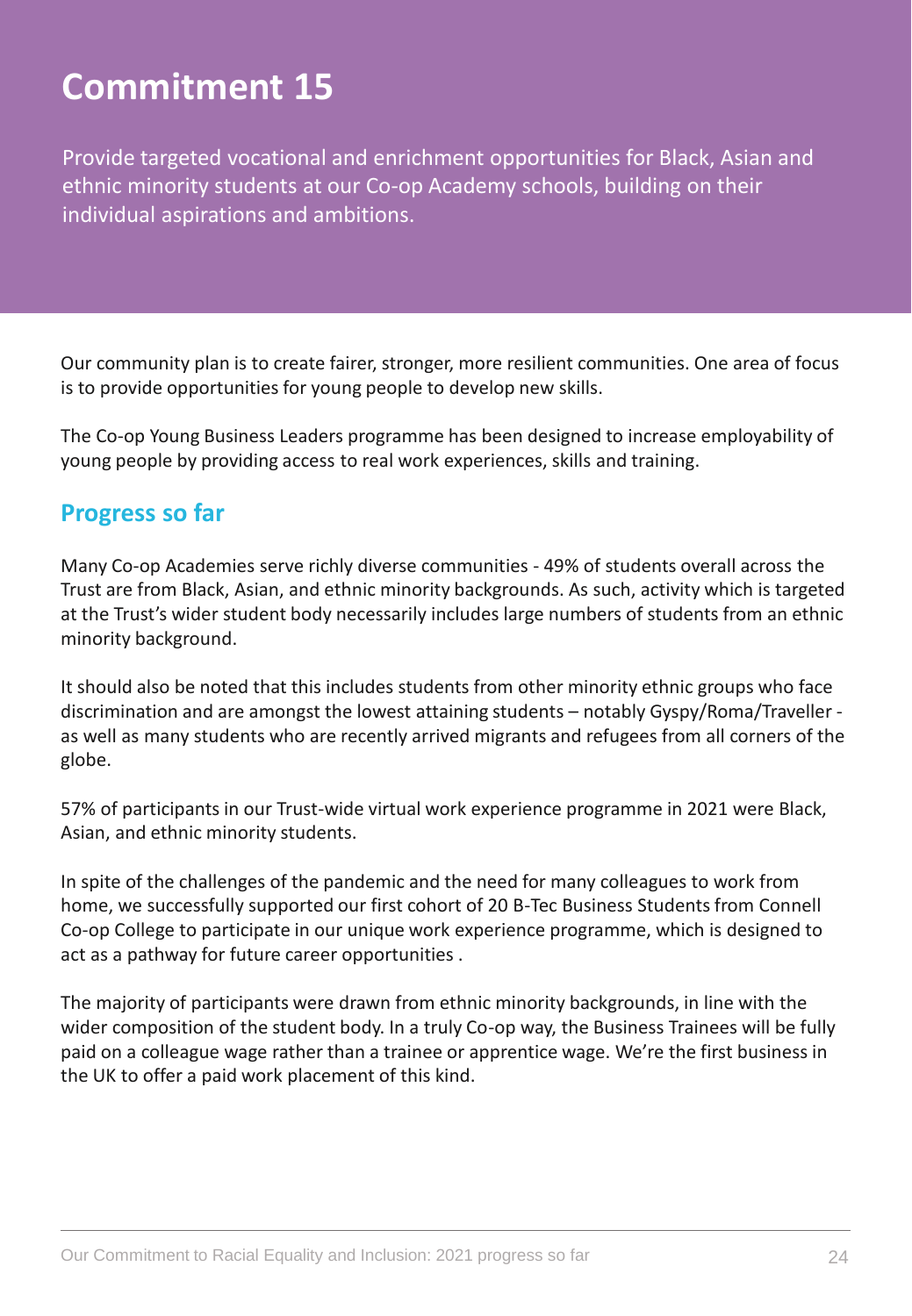#### **What's next?**

Co-op Young Business Leaders for the new academic year has launched with a further 18 students from a wide range of ethnic backgrounds, this year with placements drawn from a wider range of functions within the Co-op.

Virtual work experience will be offered again to all our academies in summer 2022, ensuring once again that our diverse student body has access to career insights.

We've also launched a work experience programme for SEN students, initially through Co-op Academy Southfield in Bradford. This has one of the highest proportions of ethnic minority students in our Trust, where the challenges faced by those with learning disabilities who are also from a minority ethnic background comes into sharp focus.

The Trust is also actively seeking to offer places to newly arrived migrants from Afghanistan, with additional support in settling them into school being provided by our Co-op. We look forward to these students playing an active part in the vocational and enrichment opportunities which are offered.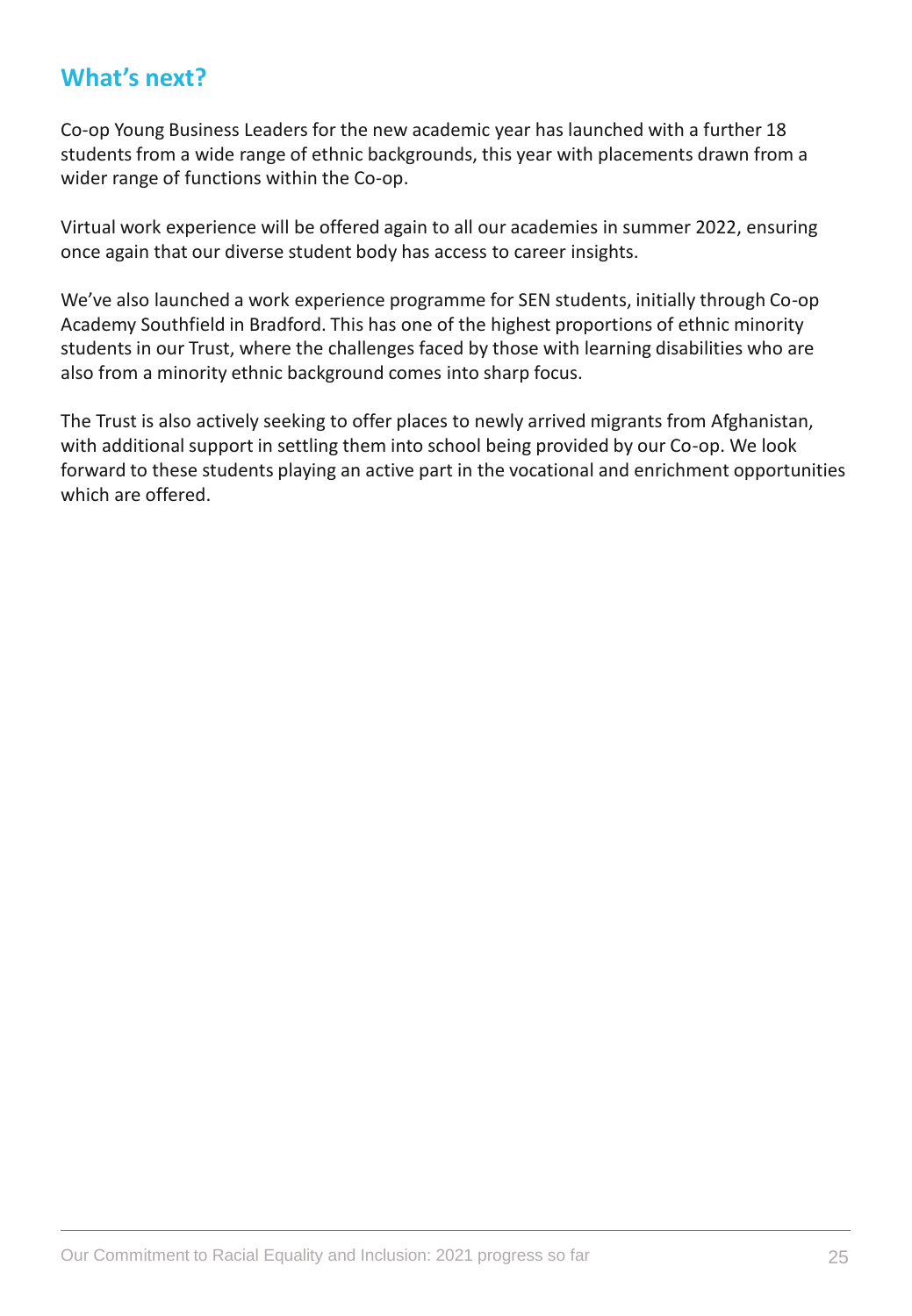Target racial inequality as part of a broader focus on youth inequality through national programmes and the partnerships we select.

Our latest insight tells us the time is right to focus on access to education and employment for Young People. When we surveyed 5,000 young people aged 10-25 we found that:

- 60% of young people feel their generation will be permanently disadvantaged by the pandemic
- 65% believe competition to get a job has increased so much it feels impossible
- 26% of 13 to 25-year-olds believe the pandemic has ruined their career dreams
- 55% of those aged 13 years and older felt like they'd been pushed to the back of the queue on job opportunities

And we know that there's a racial inequality at play too.

- When it come to the annual fall in employment, 63% were under 25 years of age (Office of National Statistics)
- Over the same time period the UK jobless rate for young Black people rose to 35%, that's compared with a rate of 24% for young people of Asian descent and a rate of 13% for young white people – (Resolution Foundation)
- The decline in hours worked for Black young people (49%) has been three times higher than for white young people (16%) – (The Prince's Trust)

### **Progress so far**

#### **Youth Voices**

During 2020, the Rio Ferdinand Foundation and Co-op delivered Youth Voices, a creative programme of online training and events empowering young people to speak up and campaign around issues important to them.

Youth Voices delivered over 200 hours of remote support for young people from 21 cities across the UK during the pandemic. Through the programme we provided training in Leadership, Campaigning, Smart-Phone Film-Making, Spoken Word, Lyrics and MC'ing and Podcasting.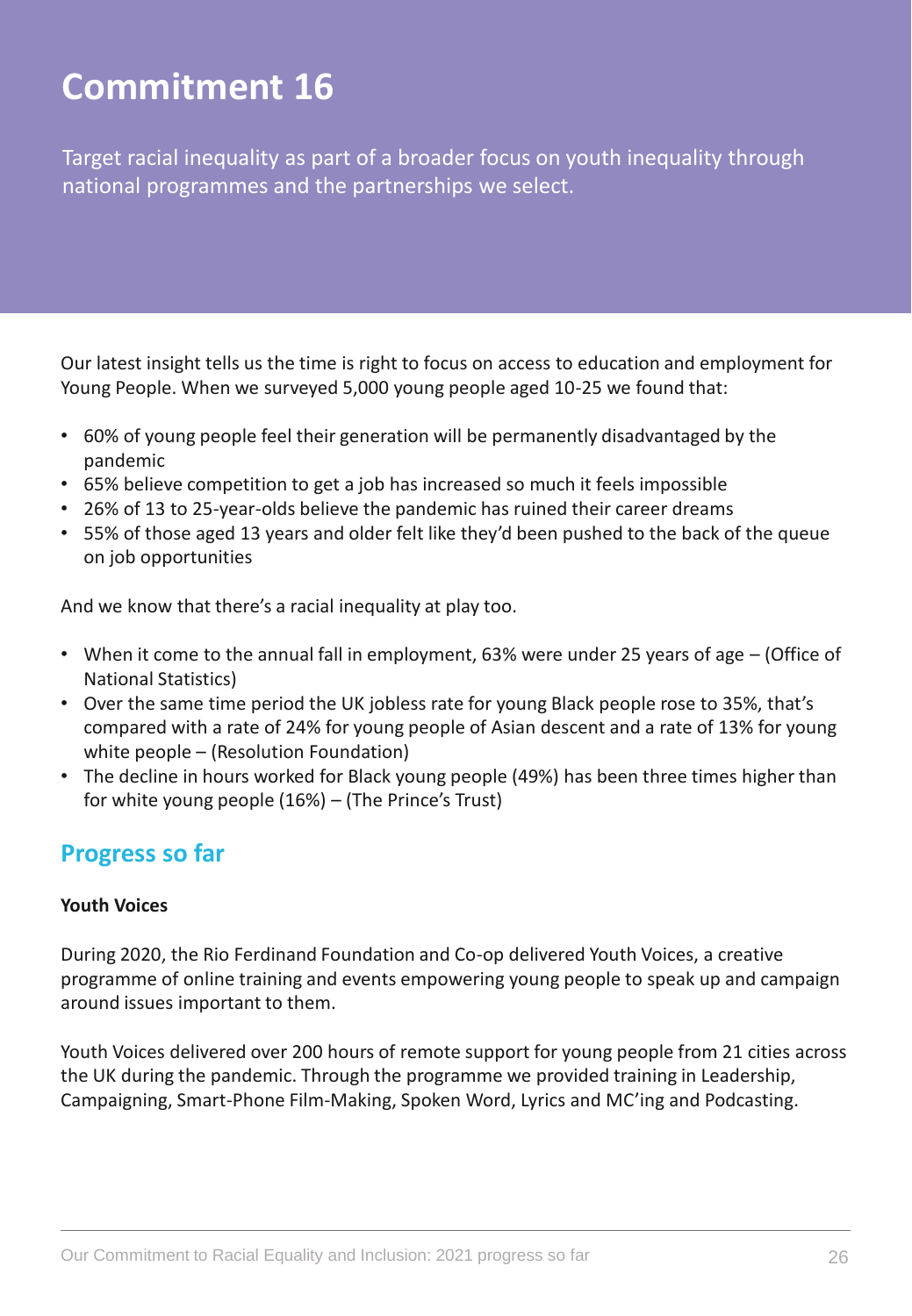Young people coming through the programme produced a variety of media campaign pieces tackling issues such as racism and inequality, mental health and wellbeing, food poverty, climate change, and youth loneliness.

We were so proud to help the 271 young people have a voice, with 55% of these being Black or from a minority ethnic group.

#### **Peer Action Collective**

We've entered into a £5.2 million partnership with the Youth Endowment Fund which has been set up to help prevent children and young people becoming involved in violence. As part of our partnership, we've agreed specific D&I targets with at least 20% of participants being Black or from minority ethnic groups.



**"Youth voices are important because decisions and policies made today will directly affect them as they inherit the future...** 

**If young people are shown that their voice matters, many more will come forward. We have such intelligent and independent young people who could help us make the right decisions for their future. If you don't listen to your ideas and are led by others you're never yourself because the beauty in your own ideas stays in you."**

**Shamza Butt** - Peer Researcher in the Peer Action Collective

### **What's next?**

We're committed to consider inclusion when it comes to our partnership selections. A new partner will soon be selected on employability with targets and criteria built into the brief to ensure that we reach young participants from ethnic minority communities.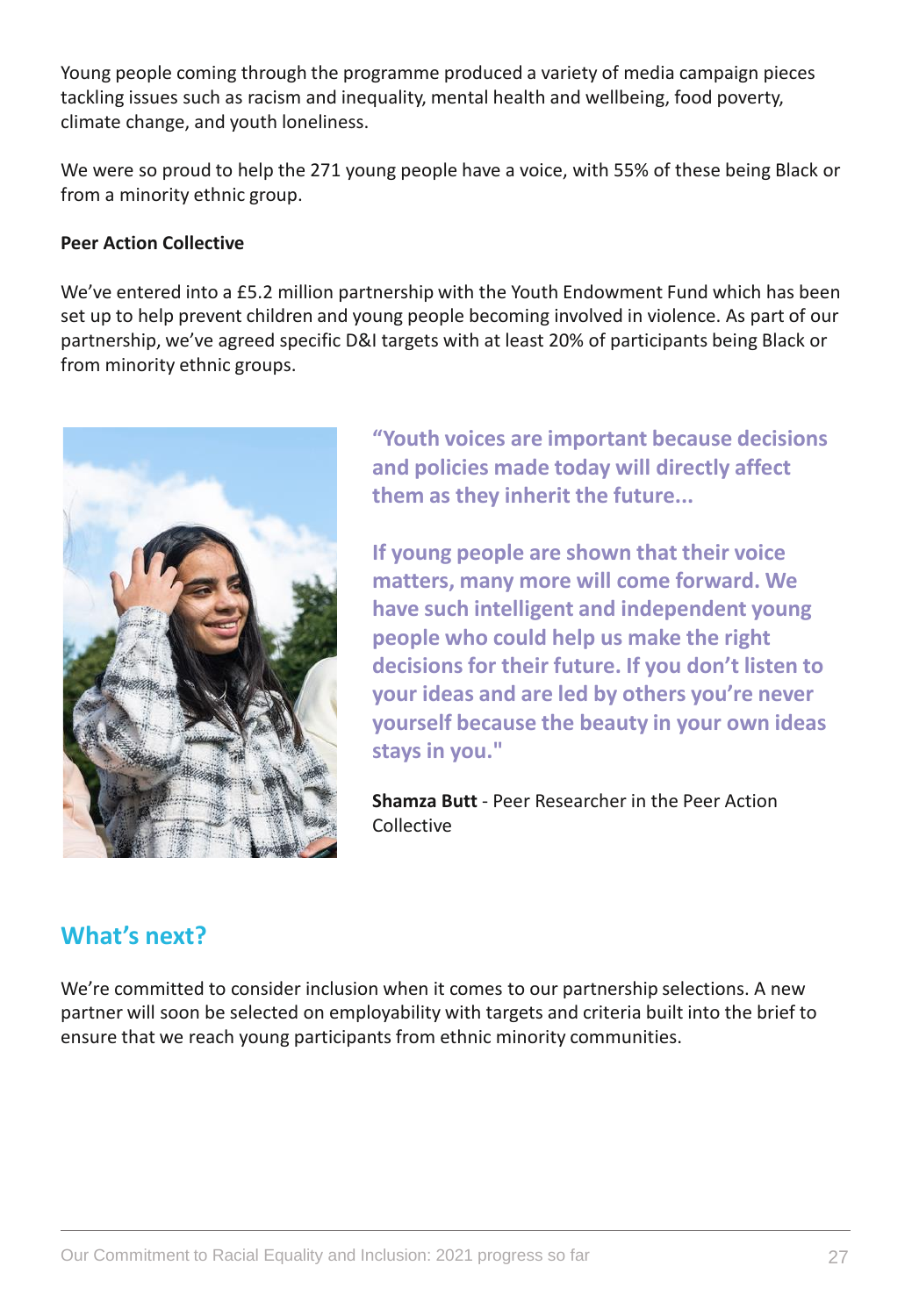<span id="page-27-0"></span>Work with the Co-op Academies Trust to increase the representation of senior leaders in the Trust.

Mirroring our business, it's really important that our Academy colleagues are representative of the communities their pupils live in.

#### **Progress so far**

Our Co-op Academies Trust (CAT) has established a steering group drawing representatives from across the Academies' colleagues and governors.

As part of this, a new Trust-wide D&I strategy was agreed with further proposals adopted by the Trust Board. The Board has targeted recruitment of Black and minority ethnic trustees (two appointments have been recently confirmed by members). Senior colleagues from a Black or minority ethnic background have been appointed in the past year, notably two secondary school Principals.

#### **What's next?**

We'll continue to collaborate and learn with the steering group and senior leaders to discuss the importance of greater representation within the school sector.

The Trust is also reviewing its overall strategic plan in 2022, and D&I Commitments will form a key element of this.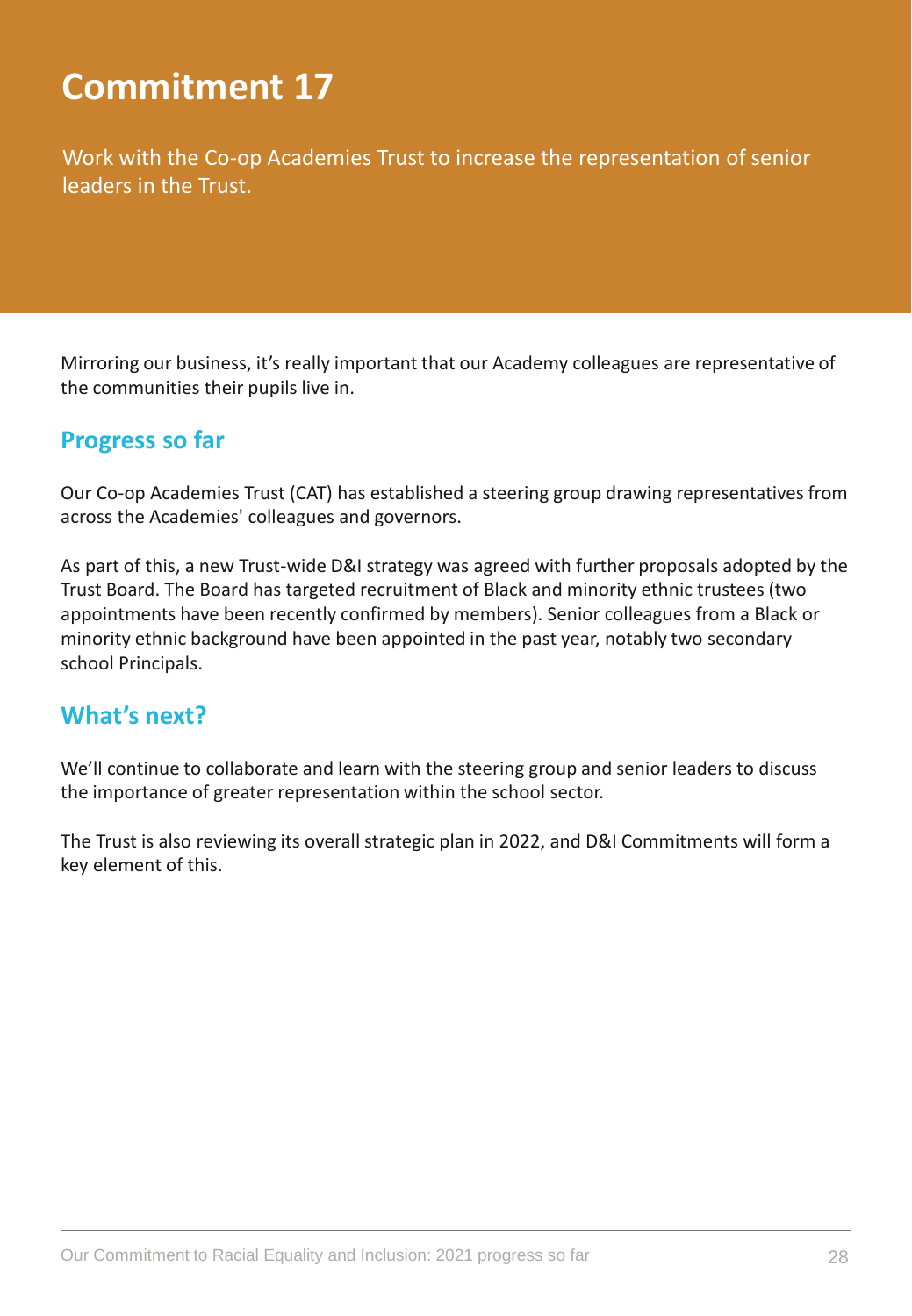Create more inclusive ways to access product and service information.

Making our products and services inclusive means ensuring anyone who needs to can easily access them. Everyone has different needs at different times and in different circumstances. So, it was important that we took the time to consider the barriers different groups might face when trying to use our products and services, and how we address them.

#### **Progress so far**

In **Insurance** we've worked to ensure that our teams have a baseline understanding on inclusion and accessibility. We've made sure that our products and services can be easily accessed by customers who use assisted technology and are making the purchase journey easier where there are any blockers. We've also diversified where we advertise.

In our **Food business**, we've set up a Joint Inclusion Calendar as part of our new Endless Inclusion Supplier Hub, this will Co-op to co-ordinate with Suppliers on Inclusion events, share knowledge and use this as a basis for Joint Business Planning with each supplier. Buyers will be initiating conversations on Inclusion and Diversity as part of their joint business planning conversations for 2022.

In our **Legal Services** business, we've rolled out our digital services to Northern Ireland & Scotland to ensure all services are accessible to more people in the most convenient and inclusive way.

In **Funeralcare**, both our at-need and pre-need documentation can be requested in multiple languages to ensure we've an inclusive approach to accessing product information and we're looking to add more languages in future. There's also translated versions of both our pre-need and at-need literature available in Polish and Welsh. Our local marketing team have supported funeral homes with leaflets and posters in dual languages to better support the community in their area.

#### **What's next?**

We're developing a joint roadmap with each of our partners to consider inclusivity and accessibility across our products and services and customer experience. Specifically in insurance, we're updating the titles and occupations we use in the insurance journey and identify opportunities to make them more inclusive across all of our partners.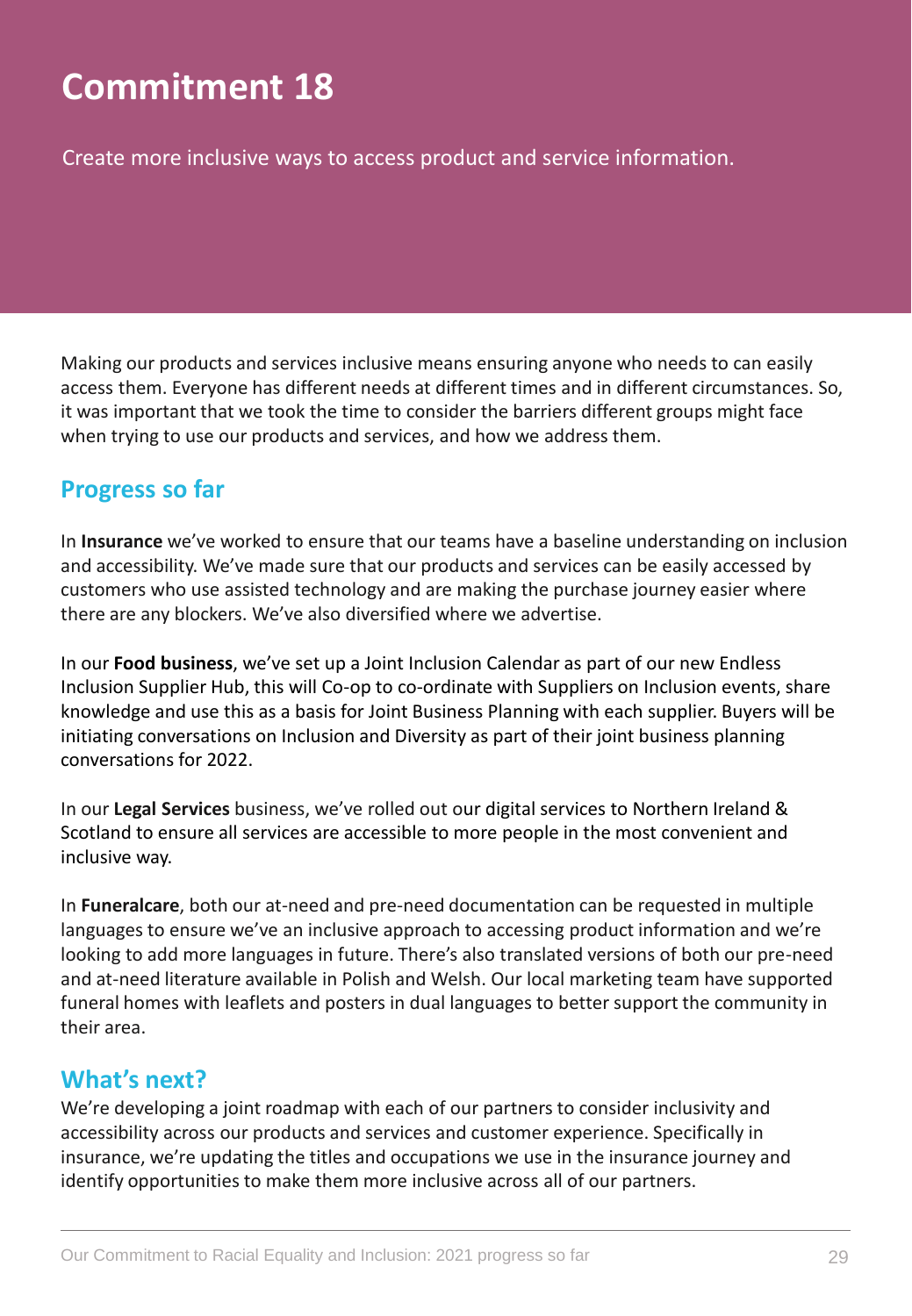Ensure stronger representation of Black, Asian and ethnic minority groups across all our marketing platforms.

We've always tried to ensure that our communities were reflected in our marketing materials, with communities at our heart this makes complete sense.

#### **Progress so far**

We work with our internal Rise Network and with Diversity Standards Collective and Radley Yelder to ensure that our thinking and our campaigns are crafted around our communities and their wants and needs. We want to talk to our customers and potential customers in an authentic way, which feels personal to them.

We've ensured that our webpages and the visuals and language they use are not only reflective of our communities visually but also ensure the things we need them to know are easily understood too – this is something we'll continually review.

A lot of our customer interaction is done through our social media channels so we're regularly upskilling our colleagues in these teams to ensure we're speaking to our customers and members in an appropriate, accessible way.

#### **What's next?**

We'll constantly review our marketing platforms to ensure they're reflective to and meet the needs of the communities we serve.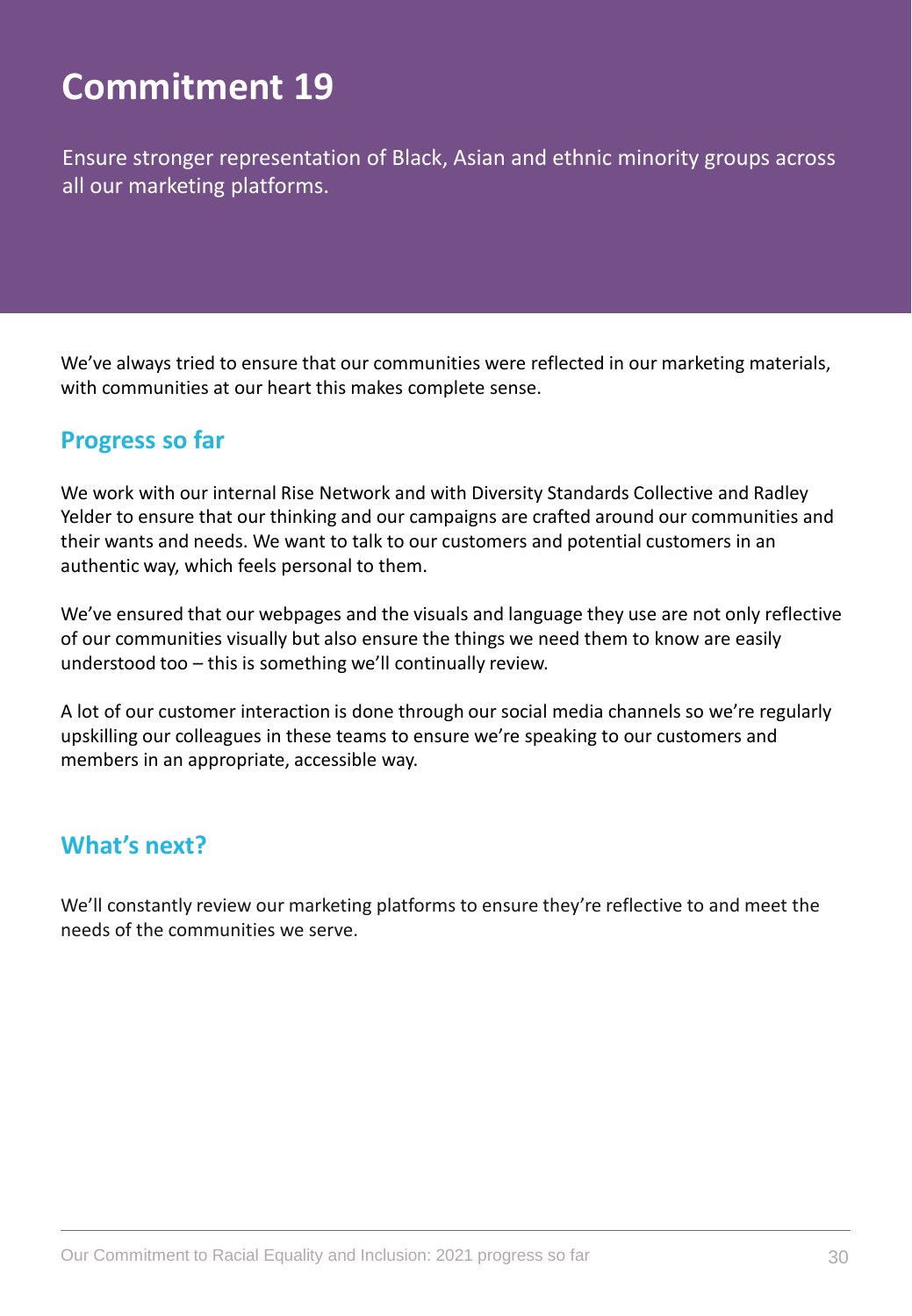Change our procurement process so that we partner and invest more with suppliers that have a strong focus on inclusion and closing the inequality gap in their own businesses.

As a co-operative our business is built on doing social good, and it makes sense for us to work with suppliers who have similar values when it comes to inclusion and support those that need our help to achieve their own visions when it comes to equality.

#### **Progress so far**

We were one of the first retailers to join MSDUK as a Corporate member. MSDUK is a leading non-profit organisation driving inclusive procurement.

In February, we launched our new Supplier Diversity Strategy, embedding its delivery into our Procurement team objectives for 2021. By September we were honoured to be recognised by MSDUK for "Best Emerging Supplier Diversity Strategy" as part of their annual awards conference.

We reviewed our procurement process and included D&I questions in our RFPs and we now ensure that, where there are diverse owned suppliers available, we invite them into our tenders.

We've established a 6-member strong D&I Workstream in Procurement, in order to deliver on our strategy, and to share learnings and successes as we mature. We're beginning to work with MSDUK suppliers to understand barriers to entry in some of our processes, and work to address these.

In August we began to expand our work on Supplier Diversity into our Operational Procurement spend to find opportunities in our lower spend, lower risk supplier base.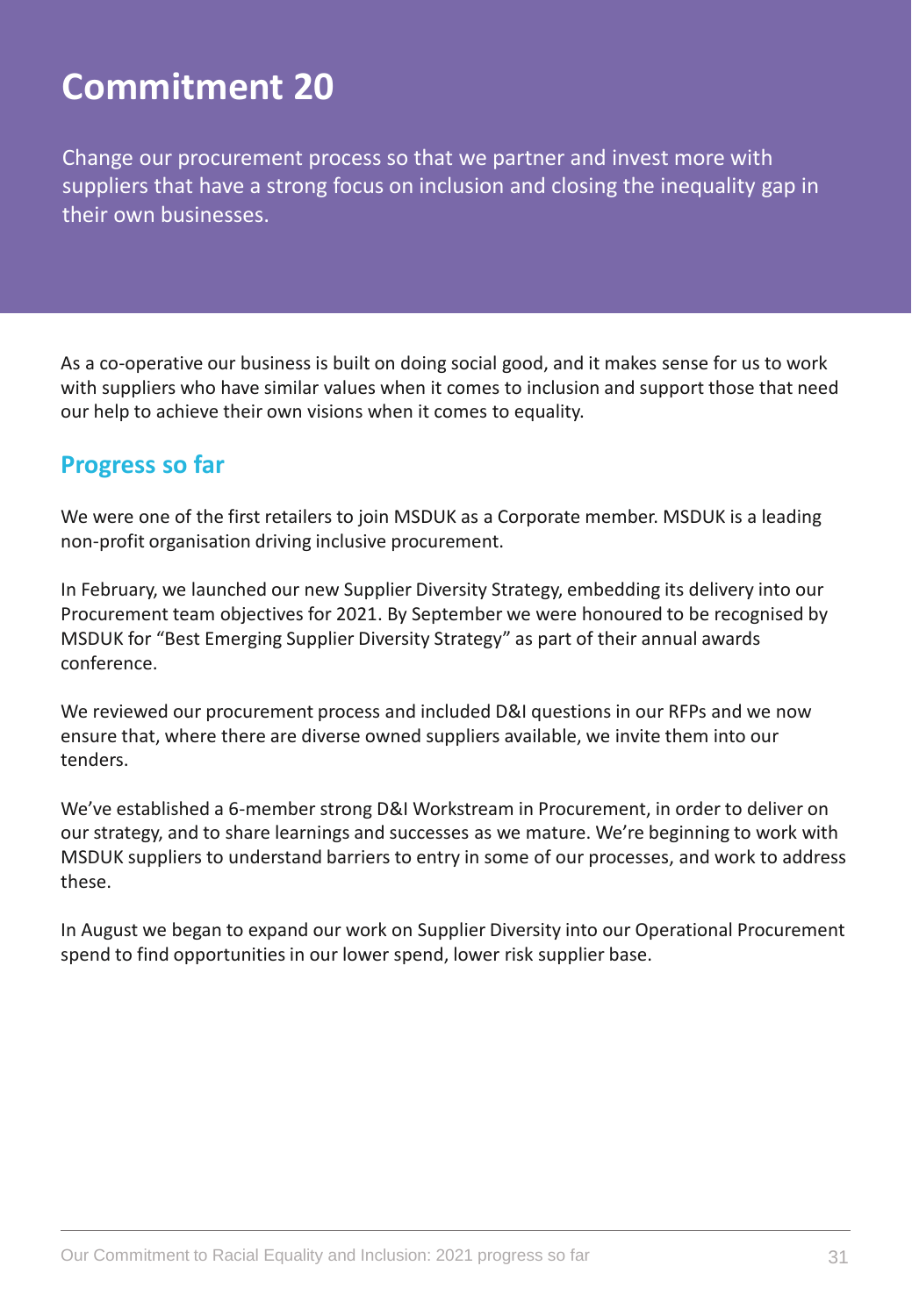### **Working with and supporting MSDUK**

Our membership with MSDUK has been brilliant. They promote the ethos of D&I in public and private sector supply chains by identifying and introducing innovative and entrepreneurial ethnic minority owned businesses (EMBs).

Since joining MSDUK we've:

- Invited their CEO to speak at our annual Supplier Conference
- Held internal training and awareness events in conjunction with MSDUK
- Have supported MSDUK at all their corporate events, by hosting exhibition stalls, providing guest speakers for panels and discussions and attended all their monthly corporate meetings
- Shared our learnings with our wider team
- Attended MSDUK Meet the Buyer events and arranged to host our own Co-op minority supplier event in November

### **What's next?**

We'll continue executing our strategy, so that inclusive procurement just becomes part of #WhatWeDo. We'll build on the great foundations of our relationship with MSDUK and we'll continue to find opportunities to work with our Tier 1 suppliers and encourage them to become corporate members of MSDUK.

During our November supplier event, we'll be inviting suppliers to tell us the challenges of dealing with larger corporates and we'll listen to the barriers they face. Bringing in our stakeholders from Legal will help us to understand where we can make changes to help support smaller suppliers with our procurement and contracting processes.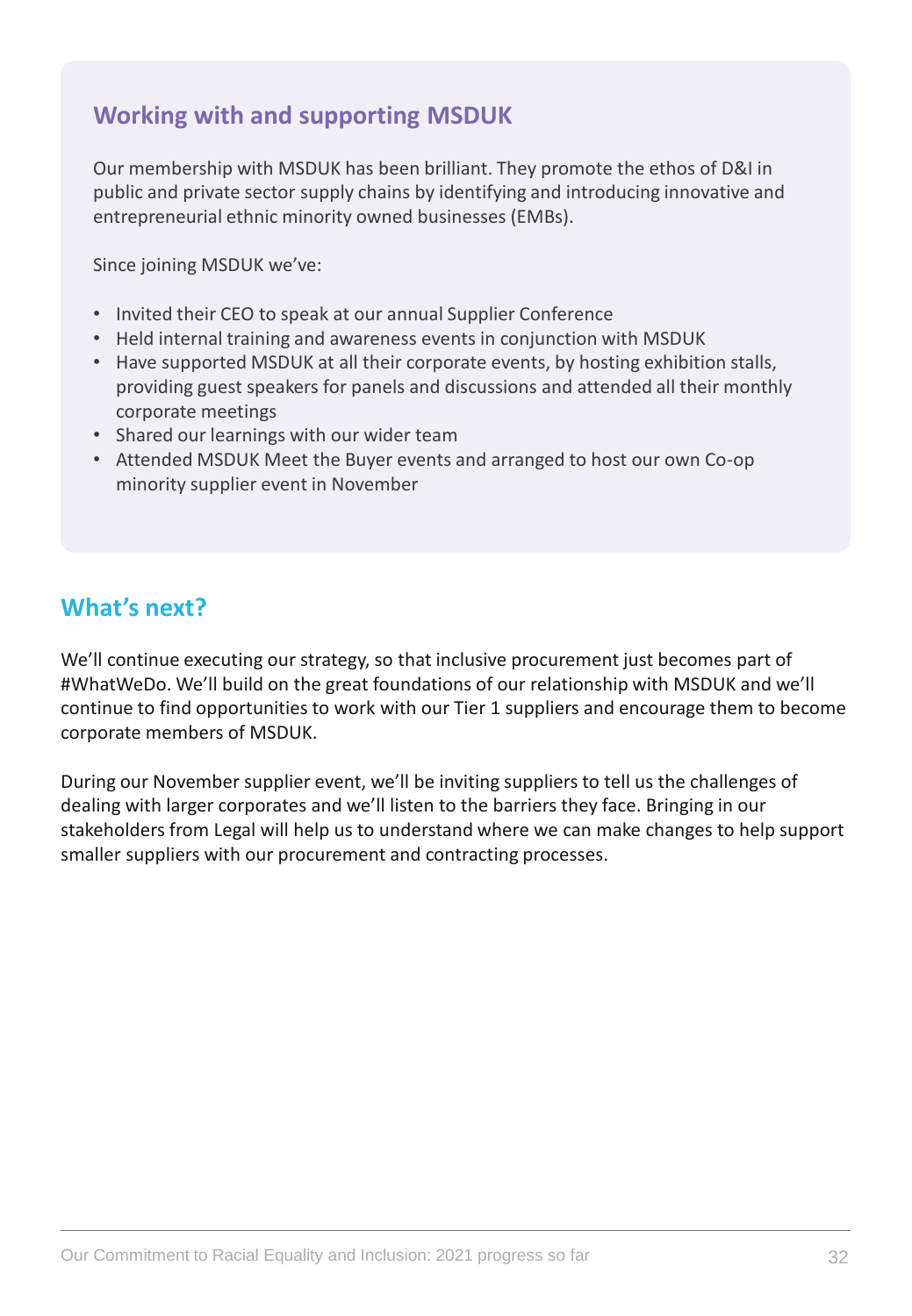Encourage ethnic diversity as a focus for the businesses we trade with and offer practical support and encouragement where we can to those that need to progress.

We want to help our suppliers on their inclusion journeys, we've always said we can't deliver our commitments and make real change on our own.

#### **Progress so far**

In Procurement, we've not only been sharing our plans with our suppliers, but we have been working hard to challenge our Tier 1 suppliers on their own Supplier Diversity plans. We've shared our Commitments and talked about our membership with MSDUK, encouraging them to become members themselves and to introduce more diverse owned suppliers into their supply chains, creating many new opportunities for these suppliers beyond the Co-op.

In our food business, in September 2020 we set up a pilot group with a diverse group of suppliers, from Big Brands to Own Brand, to World Foods / Local suppliers to be part of this journey. They included AB-InBev, Coca Cola European Partners, Greencore, Grace Foods, Kraft Heinz, Pepsi Co, Stateside and Total World Fresh.

We wanted to create a scalable program that would put Inclusion and Diversity at the heart of how we do business. Most importantly, we wanted to expand our thinking and commitment to inclusion and make it accessible for everyone.

Our plan was simple and across three areas:

• **Maturity scale** – to start the conversation, we created a maturity scale as a self-assessment tool, helping us to integrate inclusion and diversity into our plans. We then created a baseline and action plan, moving left to the right along the scale from Emerging to Fully Integrated. It includes critical areas such as behaviours, leadership, strategy, and resources. It's not where you're starting on the scale. It's about driving belonging throughout every part of the business and moving along the scale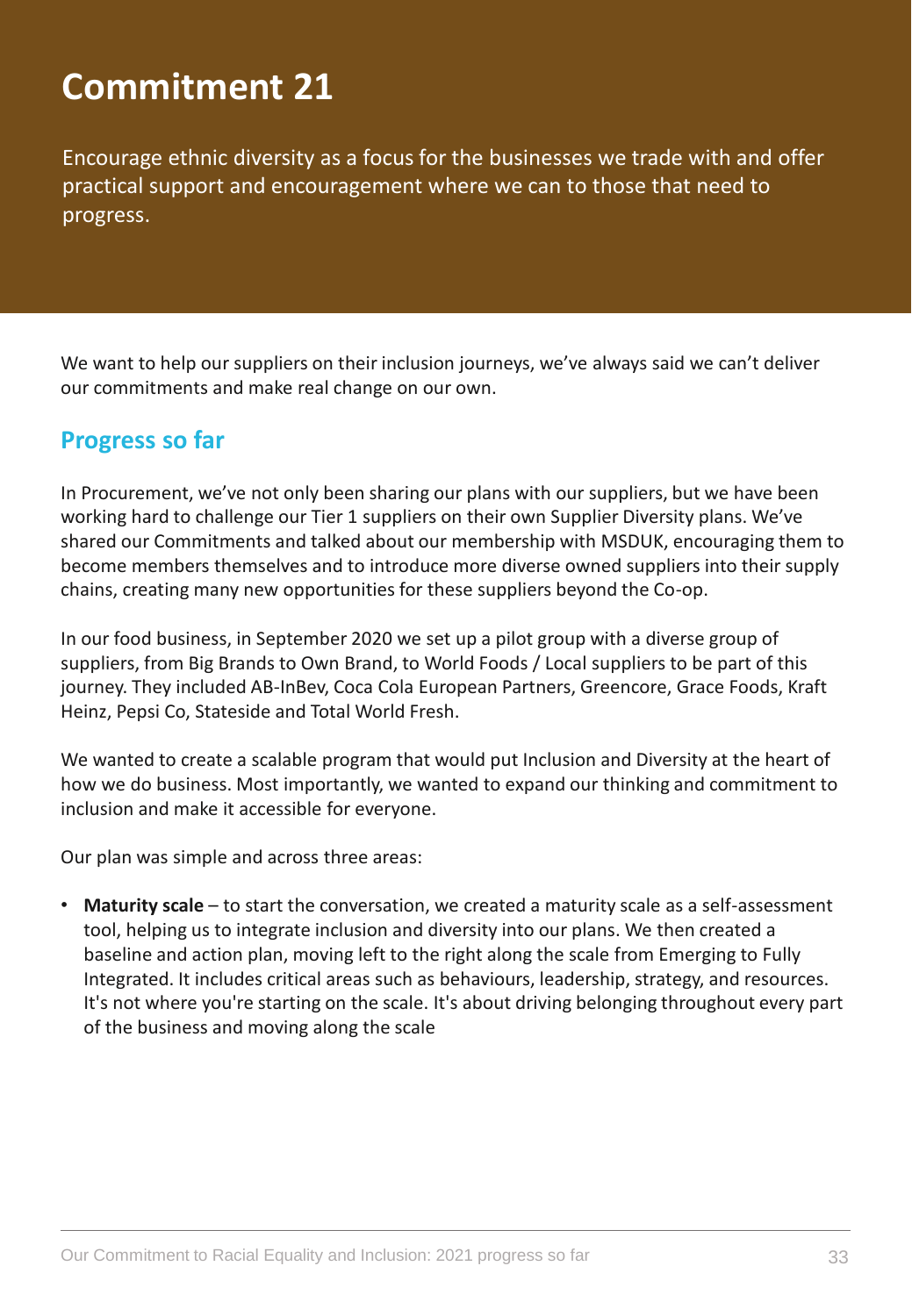- **Commitment plan**  we created a framework to help us focus on many inclusion and diversity areas from disability, race, ethnicity, age and generation. We developed a sharing platform with numerous case studies and lived examples to support each other, help us collaborate easily and continue driving the dial forward on belonging
- **Joint inclusion calendar**  if every supplier was raising awareness for say Black History month there'd be >1000 variations, surely, we could co-operate and collectively elevate awareness of inclusion events throughout the year and support new initiatives which help to give breadth to our 2021 plan and beyond

Over the past three months, each partner in the pilot group has shared their plans on International Women's Day, Ramadan and Eid, Mental Health Awareness Week and Pride, opening opportunities to replicate plans and be part of a wider group of events and celebrate together.

### **What's next?**

This program is unique as it takes everyone on the journey. It's inclusive and accessible for all. It integrates D&I into our ways of working and helps build partnerships with a broader set of values.

We've built a platform allowing us to roll this out to the entire supply base, so we unlock wider collaboration, get more reach, and create more co-operation and a fairer world for all.

The heart of every co-operative has always been the idea that by coming together we can all improve our situation and make sure that nobody gets left behind.

We'll take action to address the inter-connected, structural inequalities in our country, be it about skills and employment for young people, diversity and inclusion, mental wellbeing and education or access to food. As we find out what works, we'll look to build partnerships to grow the impact it can have.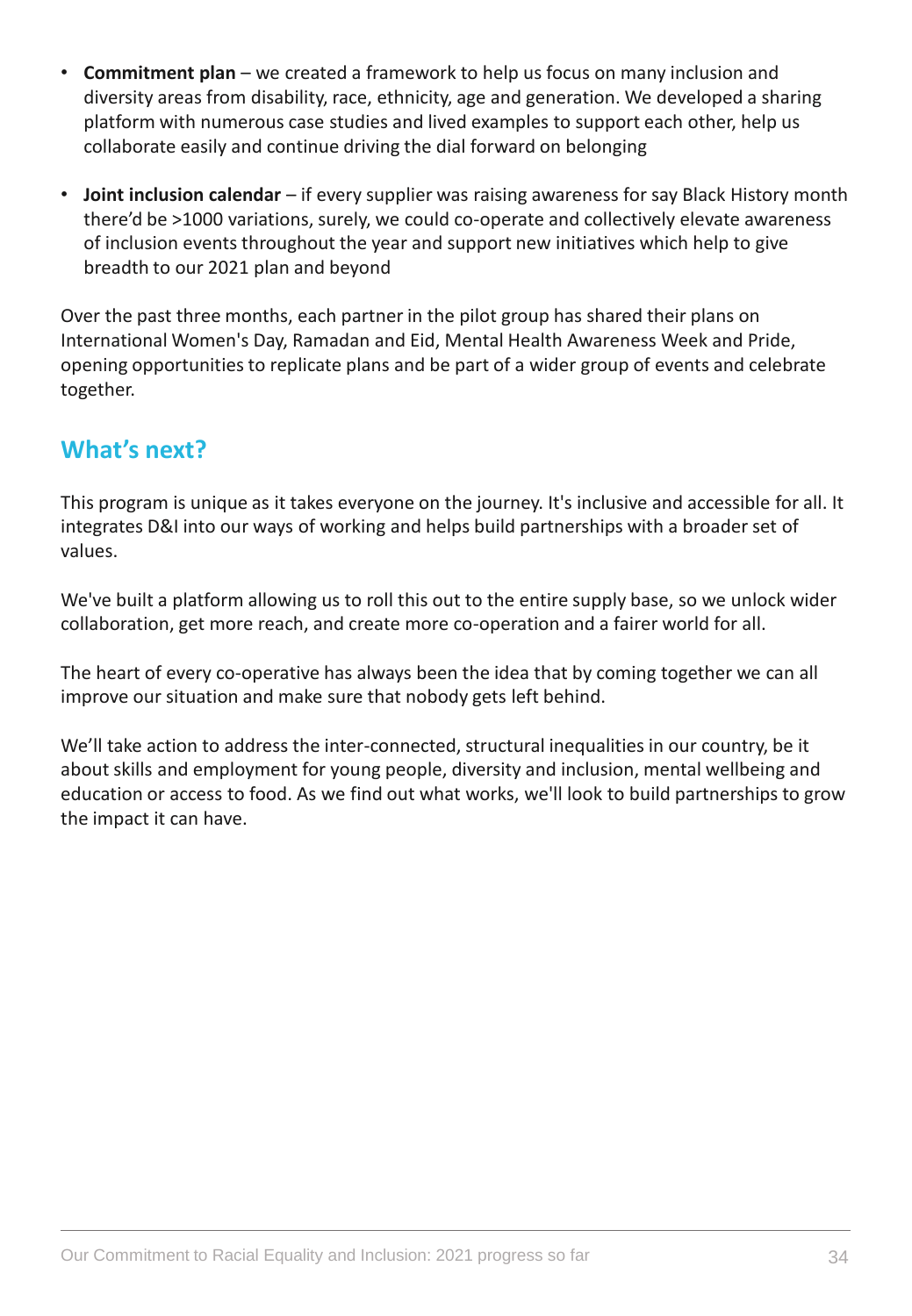In October 2020, launch our Inclusion Think Tank, which'll be chaired by our Coop CEO, Steve Murrells, and will include both internal and external partners committed to furthering equality across Co-op.

When we set up our plans to deliver our commitments, we wanted to ensure we had some independent experts around the table to help guide, challenge and support us. In February 2021, we brought together some of the leading minds and activists on inclusion, equality, and diversity to create a new Equality and Inclusion Think Tank.

Together, alongside all our colleagues, we're using our collective voice and influence to drive positive change for our customers, members, suppliers, colleagues, and communities.

#### **Progress so far**

The Think Tank has been established and we're proud to have some of the leading thinkers on issues of diversity and inclusion on it including Lord Simon Wooley, John Amaechi, Leila McKenzie-Delis, Jack Parsons, Baroness Ruth Hunt, Dr Doyin Atewologun and Lord Victor Adebowale CBE.

The Think Tank has met a number of times and the discussions have been both challenging and enabled Co-op to more effectively respond to the challenges of diversity and inclusion

#### **What's next?**

The Think Tank is agreeing its work programme for 2022 and ensuring in doing so we maximise the expertise and experience Co-op has access to.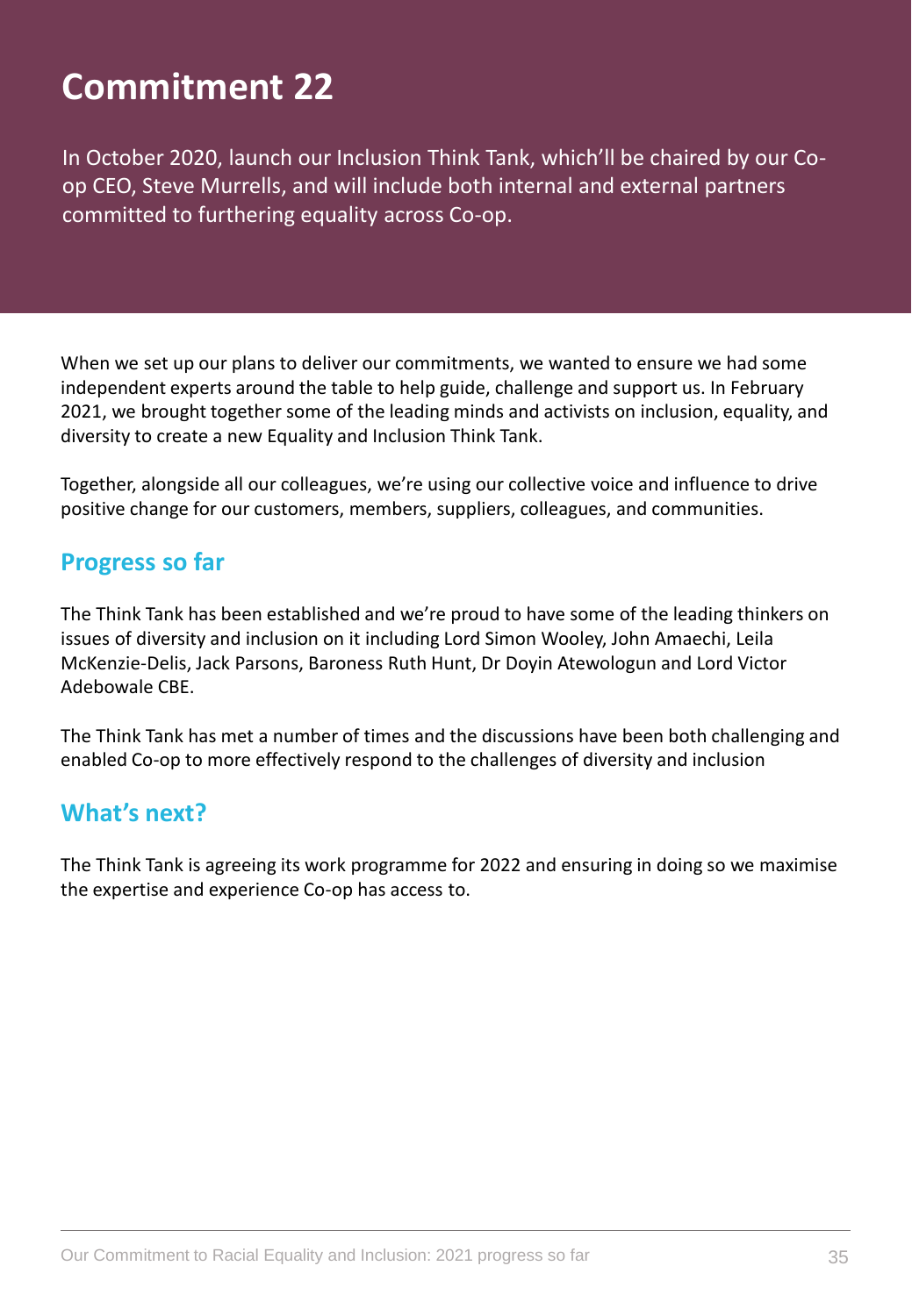We'll ensure that inclusion is recognised as a key strategic Programme and part of our strategy and business transformation portfolio.

Inclusion isn't a nice to have at Co-op, it's how we do business and plays a key role in our strategic plan.

#### **Progress so far**

The new strategic Diversity and Inclusion (D&I) programme formally commenced in October 2020 following the launch of our Commitments for Racial Equality and Inclusion.

The dedicated programme team host a fortnightly cross business working group to share progress, co-create and collaborate on key D&I and commitment based activities which in turn reports into and is governed by a monthly Executive Steering Group.

The D&I Steering Group is chaired by Chief Executive Officer, Steve Murrells and as D&I is one of our business' top priorities this can be demonstrated by the attendance of other key Co-op business leaders including our Chief People Officer, Helen Webb.

The programme team ensure consistent visibility, transparent reporting and priority escalation alongside assuring the delivery of our Commitments for Racial Equality as part of our transformational change portfolio.

#### **What's next?**

The D&I programme will continue to run through 2022 to ensure we deliver against our Commitments. Alongside the continued delivery against our Commitments to racial equality, we'll continue refining our wider Inclusion strategy for all facets of inclusion, supporting the continued evolution and delivery of the strategic direction and vision to make Co-op a better place to work and a more inclusive organisation to do business with.

Inclusion is a journey we'll continue to learn and evolve with a relentless view to continuous improvement. The programme will ensure whatever we do in this space will not just be an exercise, but will be embedded in our ways of working and culture…It's what we do.